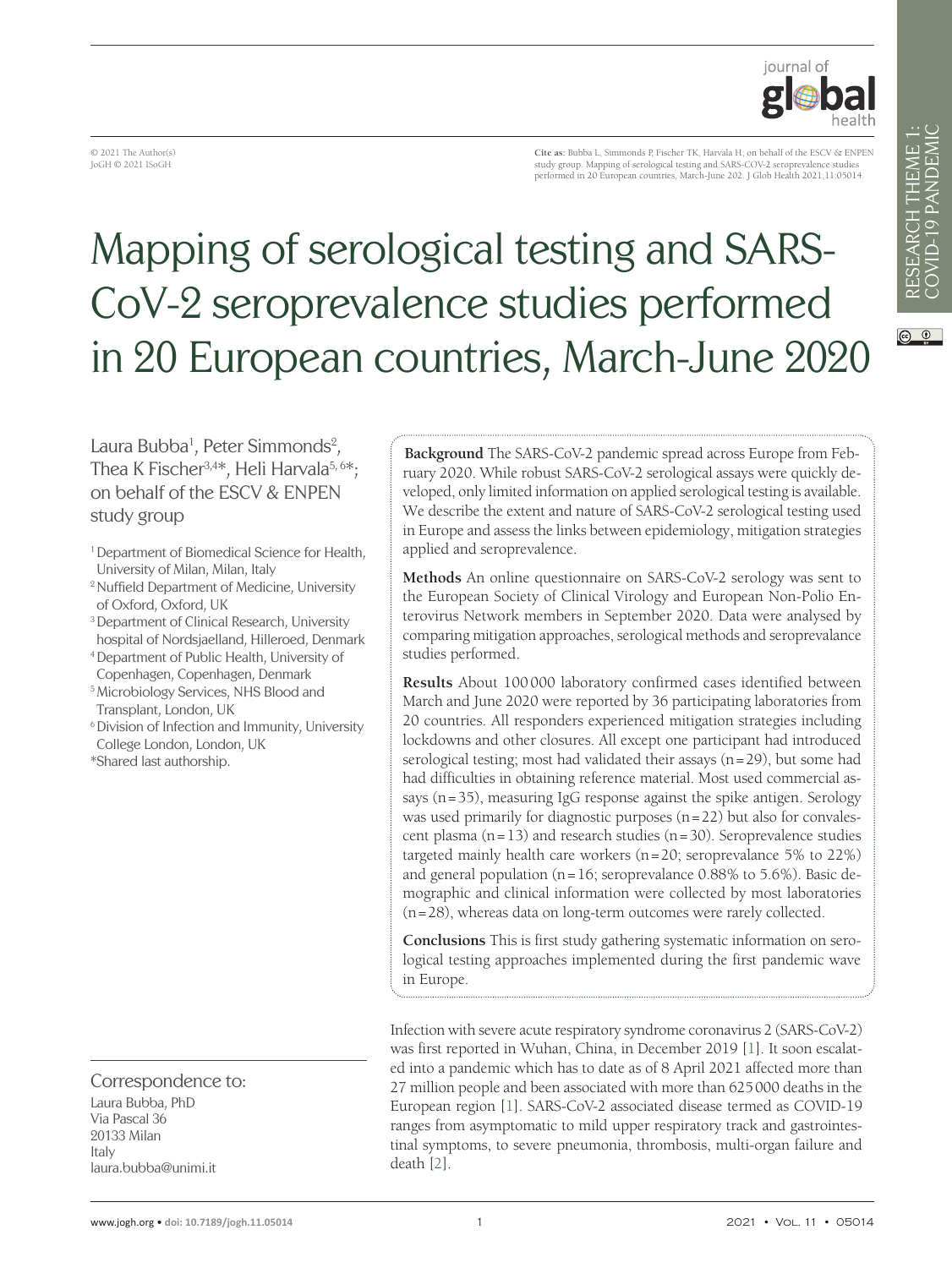During the first pandemic wave in Europe, comprehensive mitigation strategies were implemented in many European countries in order to limit the spread of the novel SARS-CoV-2 and to protect health care systems from overwhelming numbers of very ill patients. These measures included national lockdowns and social isolation, enhanced border control and even closure of borders. At the same time, huge efforts were required from diagnostic virology laboratories and public health agencies to evaluate and introduce new molecular and serological methods for SARS-CoV-2 diagnostics in order to respond to the pandemic and provide on-going scientific support for the mitigation strategies introduced. For these reasons, population-based estimates for SARS-CoV-2 seroprevalence were, and still are, in high demand. Review of published data highlighted a generally low SARS-CoV-2 seroprevalence in Europe [[3\]](#page-20-2). Nationwide seropositivity ranged from 2.5% in Italy [\[4\]](#page-20-3) and 5% in Spain [\[5](#page-20-4)], despite the similar numbers of SARS-CoV-2 infections reported during the first wave [\[6\]](#page-20-5). However, seropositivity numbers should not be compared without adjusting for test sensitivity and specificity, highly dependent on the chosen target antigen and assay used. Furthermore, substantial variability in SARS-CoV-2 seropositivity was demonstrated in Spain. Highest seroprevalence rates exceeding 10% were measured in the areas with high prevalence of SARS-CoV-2 infection (ie, Madrid area) and among health care workers with likely greater exposure to the virus.

Serological tests are used for many purposes including estimating population exposures, retrospective diagnostics of SARS-CoV-2 infections, and identification of convalescent plasma donations containing high levels of SARS-CoV-2 antibodies [[7\]](#page-20-6).

A large number of serological assays have been released into European market since the first reports of SARS-CoV-2 infection in Wuhan. Commercially available serological assays can detect IgG, IgM or IgA alone or combination of all antibodies (total antibody). Existing assays target antibodies to the nucleocapsid and/or spike protein, sometimes including only the receptor-binding domain (RBD) part. Although fast development of commercial serological assays has been vital to our pandemic response, their performance including sensitivity and specificity has remained suboptimal at times [\[8](#page-20-7)]. However, no information is available, in our knowledge, about the European diagnostic laboratory approach to serology, including how commonly and which serological methods are used, and how these were validated. Furthermore, limited data are published on the quality of serological data collected and their completeness, which is needed in order to better understand the antibody response acquired as a result of SARS-CoV-2 infection.

We have evaluated the extent of serological SARS-CoV-2 testing and methods used in Europe so far and the quality and quantity of serological data collected during the first wave of pandemic. Mitigation and quarantine strategies applied have been also investigated in order to describe whether they affected the number of COVID-19 cases. These will provide essential European-wide baseline information which can be used to inform future policies and targeted public health strategies during the future pandemic waves and to evaluate vaccine immunization response.

### METHODS

### Data collection

A link to the online questionnaire was sent to all members of the European Society for Clinical Virology (ESCV) and European Non-Polio Enterovirus Network (ENPEN) in order to reach a good selection of clinical and public health virology laboratories on the European territory. One reminder letter was sent. Data were collected using the EU-survey platform. Questionnaire was opened 23rd September and closed 12th October.

Basic participant information was collected; this included whether their laboratory was performing diagnostic SARS-CoV-2 services and whether it was linked to hospital, university and/or national public health institution. The survey focused on the epidemiology of SARS-CoV-2 infections in the respondent's institution or country, and hence the number of SARS-CoV-2 infections diagnosed, and population size covered by that institution were captured (**[Figure](#page-2-0) 1**). Data on mitigation and quarantine strategies applied were also collected. Details of serological testing methods applied in respondent's institution or country, including their details of their validation, use in diagnostic and different seroprevalence studies, was also collected. Data on serological testing performed was collected, including the estimated number of samples tested.

### Data analyses

A descriptive analysis was undertaken by participant laboratory and country. The geographical distribution of laboratories by their main function in Europe were mapped.

Participant laboratories were asked to report the COVID-19 case definition in use during the study period.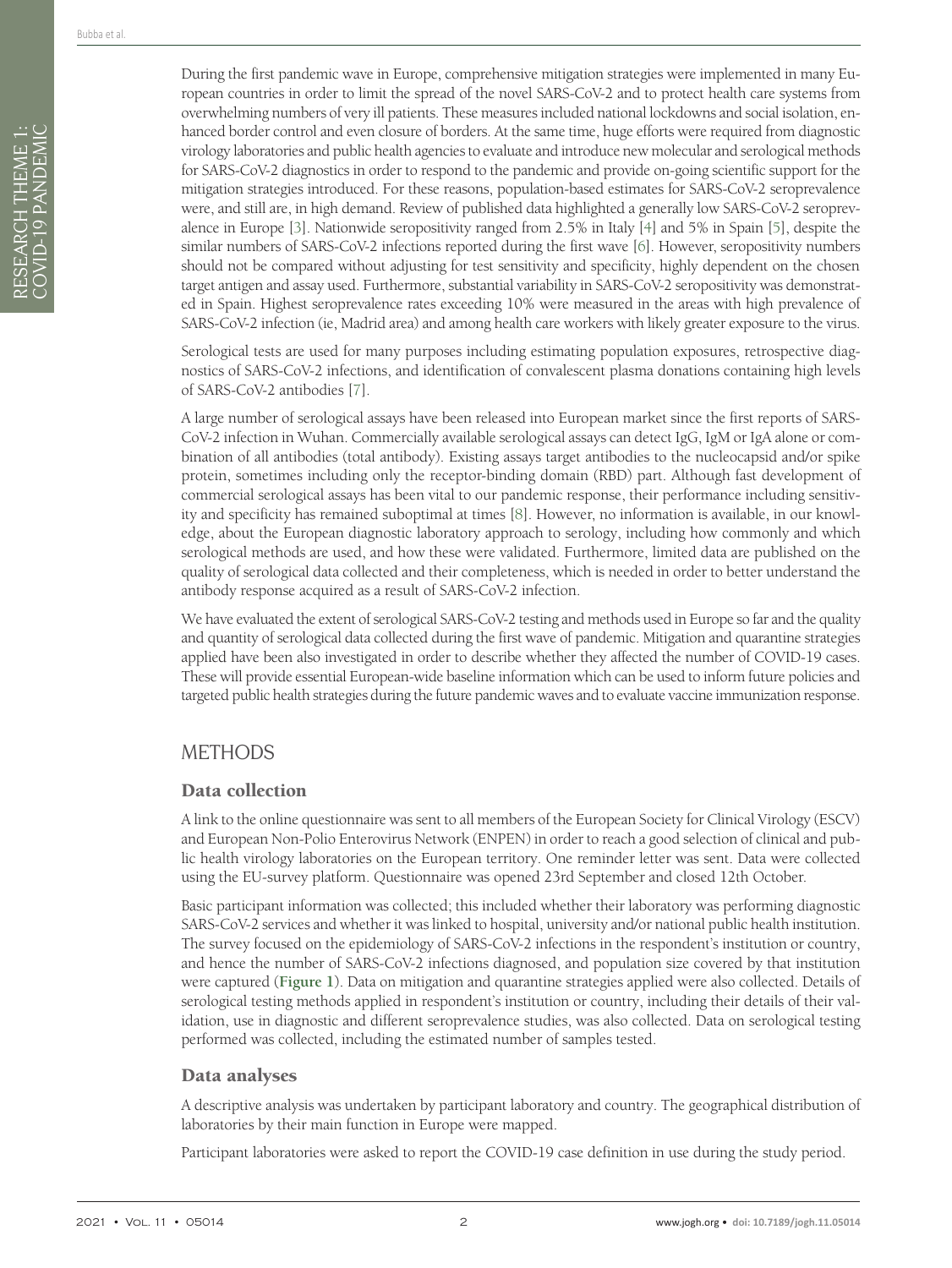<span id="page-2-0"></span>

**Figure 1.** Survey structure divided by the five sections of the survey, their specific content and the purpose of the section.

Responders also reported, information on the month when the highest number of confirmed SARS-CoV-2 cases, and this was compared with the timing of lockdown strategy applied. The estimated number of COVID-19 cases was compared to the length of mitigation strategies applied, in order to demonstrate whether to highest number of cases corresponded to the longest period of restrictions applied.

Serological methods reported by participant laboratory were divided into virus neutralisation, commercial and in-house assays. In addition, we collected and analysed the data on targets (ie, immunoglobulin class or antigenic target) and we recorded if the laboratories has performed the validation or verification of their serological assay, and if so, using how many samples. Serological testing was categorised into clinical diagnostics, testing of convalescent plasma donor to determine which donations contained high enough SARS-CoV-2 antibody levels to be used as a treatment for COVID-19 and seroprevalence studies (ie, serology was used to drive or support studies to determine the susceptibility of the population calculating the seroprevalance in a population).

For seroprevalance studies, we collected and analysed data on study population, design and size of the study.

Laboratories performing seroprevalance studies were asked to estimate the seroprevalance as the proportion of SARS-CoV-2 seropositives by the number of inhabitants, and the study population size when possible. The proportions reported were compared, analysing whether any significant differences were observed with  $\chi^2$  test, considering a *P*<0.05 as statistically significant.

### RESULTS

A total of 36 participant laboratories from 20 countries responded to this survey (**[Table](#page-4-0) 1, [Figure](#page-7-0) 2**). Portugal was represented with 6 participant laboratories, followed by Germany, Spain and Turkey which contributed with 3 participating laboratories and Denmark, Greece, Norway, Slovenia and Sweden with two participating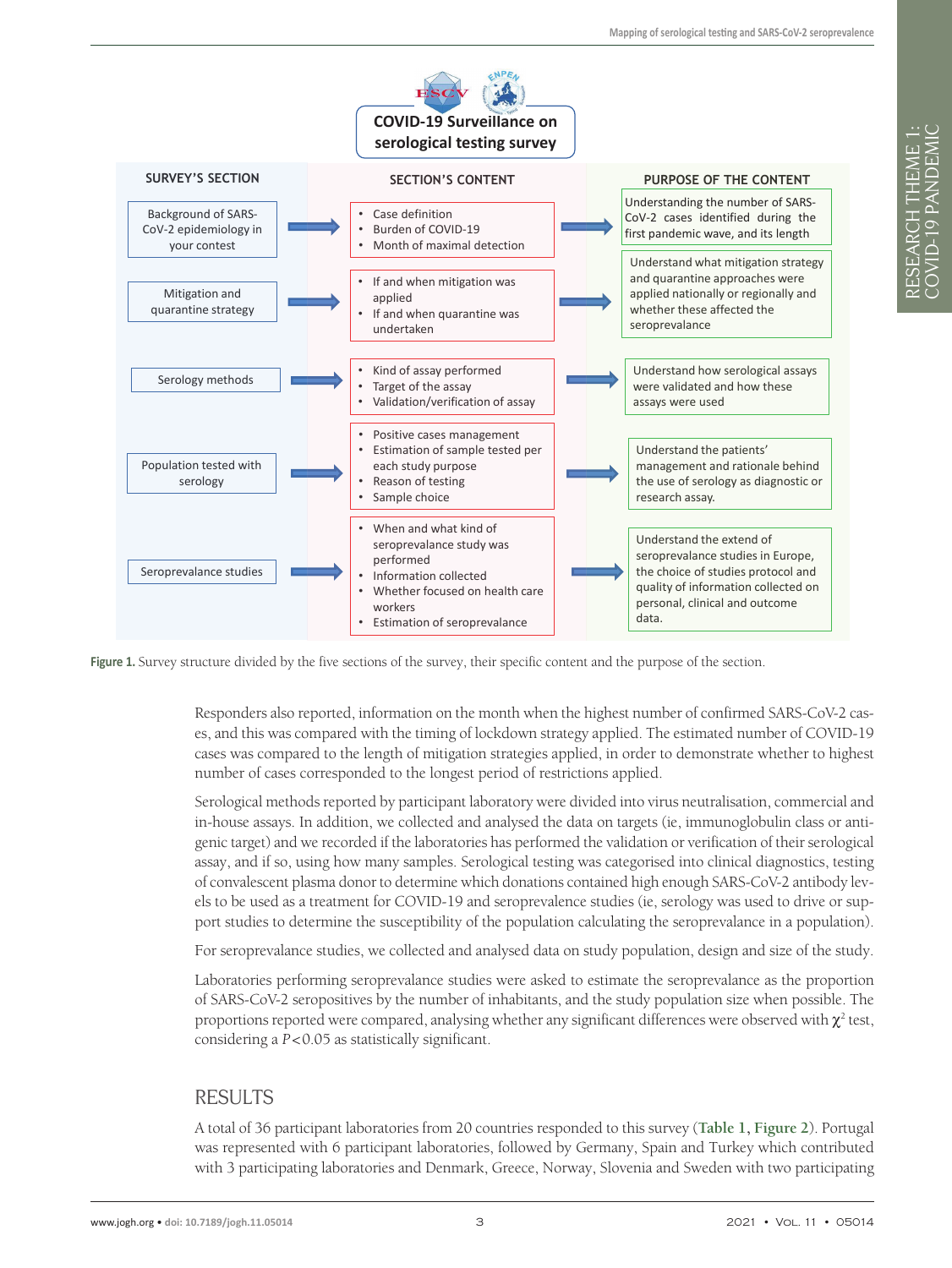RESEARCH THEME 1: COVID-19 PANDEMIC

RESEARCH THEME 1:<br>COVID-19 PANDEMIC

laboratories each. Austria, Belgium, Bosnia and Herzegovina, Bulgaria, Croatia, Czech Republic, Iceland, Ireland, Italy, the Netherlands and Romania participated with one laboratory each. Eight countries reported the population covered from their laboratories and/or the number of beds accounted in their hospitals. Reported population size ranged from 700 bed hospital in Istanbul to 1616 beds in Freiburg, covering approximatively from 500000 and >1000000 inhabitants (**[Table](#page-4-0) 1**).

The majority of laboratories participating in the survey were involved in both diagnostic work and research (20/36, 55%); these included university hospitals (5/20), national (9/20) or regional (3/20) public health institutes and university microbiological laboratories (3/20). The remaining were diagnostic hospital laboratories (11/16), private laboratory (1/16) or university departments (4/16) (**[Table](#page-4-0) 1**).

### Case-definition

Thirty-three out of 36 participating laboratories reported use of the COVID-19 case definition during the study period: in most cases viral RNA detection in nasal-pharyngeal specimen or secretions taken from the respiratory tract was considered sufficient to confirm a case (70%, 23/33), whereas the remaining responders defined a confirmed COVID-19 case only when clinical symptoms consistent with COVID-19 were reported in addition to molecular RNA detection (28%, 9/33). Case definition was not applicable for three responders (ie, private laboratories) and one participant did not describe a case definition. Notably, as the case definition might have changed for some locations during the first wave of the pandemic, coinciding with the study period, the most recent case definition was recorded.

### Case numbers

Around 100000 laboratory confirmed SARS-CoV-2 infections identified between 1st March and 31st June 2020 were reported by the 34 participant laboratories. However, it is important to note that this was an estimate only and the number of reported cases ranged from less than 10 reported by Bulgaria to more than 10000 cases reported by participating laboratories in Denmark, Portugal, Spain and Sweden (**[Table](#page-4-0) 1**). The highest number of infections were recorded in March by 11 laboratories from 6 countries and in April by 15 laboratories from 10 countries (**[Table](#page-4-0) 1**). Only one participating laboratory recorded a peak number of cases in May (Portugal) and five in June. No such data were obtained from 4 laboratories.

### Mitigation and quarantine strategies

Mitigation and quarantine strategies were reported by 33 participants. Sweden (reported by both participating laboratories) was the only country which did not apply any mitigation or lockdown during the first pandemic wave, but were instead recommending people to keep social distancing, avoid gathering with more than 50 people and restricting the access to care homes (**[Table](#page-4-0) 1**). 30 out of the remaining 32 participant laboratories reported a national lockdown undertaken as mitigation strategy, with varying length. For 26 participating laboratories, it was possible to compare the timing of the peak of COVID-19 case detection and implementation of mitigation measures. It was observed that the peak number of cases were recorded one month after the introduction of mitigation measures by 42% of participant laboratories (11/26), by 39% (10/26) during the first month of lockdown, by 15% (4/26) the month after the end of lockdown and by 4% (1/26) during the last month of these actions (**[Table](#page-4-0) 1**). Severity of mitigation strategies, such as the length of national lockdown was not always proportional to the number of cases reported. For instance, Bulgaria reported less than 10 cases, whereas over 10000 cases were reported by the Danish participants. Despite the difference in reported number of SARS-CoV-2 infections, both countries applied four months of lockdown (**[Table](#page-4-0) 1**). Six countries including Belgium, Croatia, Greece, Ireland, and Spain reported the use of local lockdowns in spite of the national lockdown in order to control the increasing numbers of SARS-CoV-2 infections in the affected areas (**[Table](#page-4-0) 1**).

Most laboratories reported the use of 14-day isolation period for the close contacts of confirmed SARS-CoV-2 case (29/33) and some of them applied these also for the contacts of suspected SARS-CoV-2 case (20/33). All laboratories placed contacts into 14-day quarantine while waiting for the PCR result and that was also applied for foreign travel (17/33; **[Table](#page-4-0) 1**).

### Serological assays used

All except one laboratory had introduced at least one SARS-CoV-2 serological assay for routine work during the first pandemic wave (n=35), while the remaining laboratory was planning to introduce such a test. All of them had introduced commercial assay for SARS-CoV-2 serology, and one focused on live virus neutralisation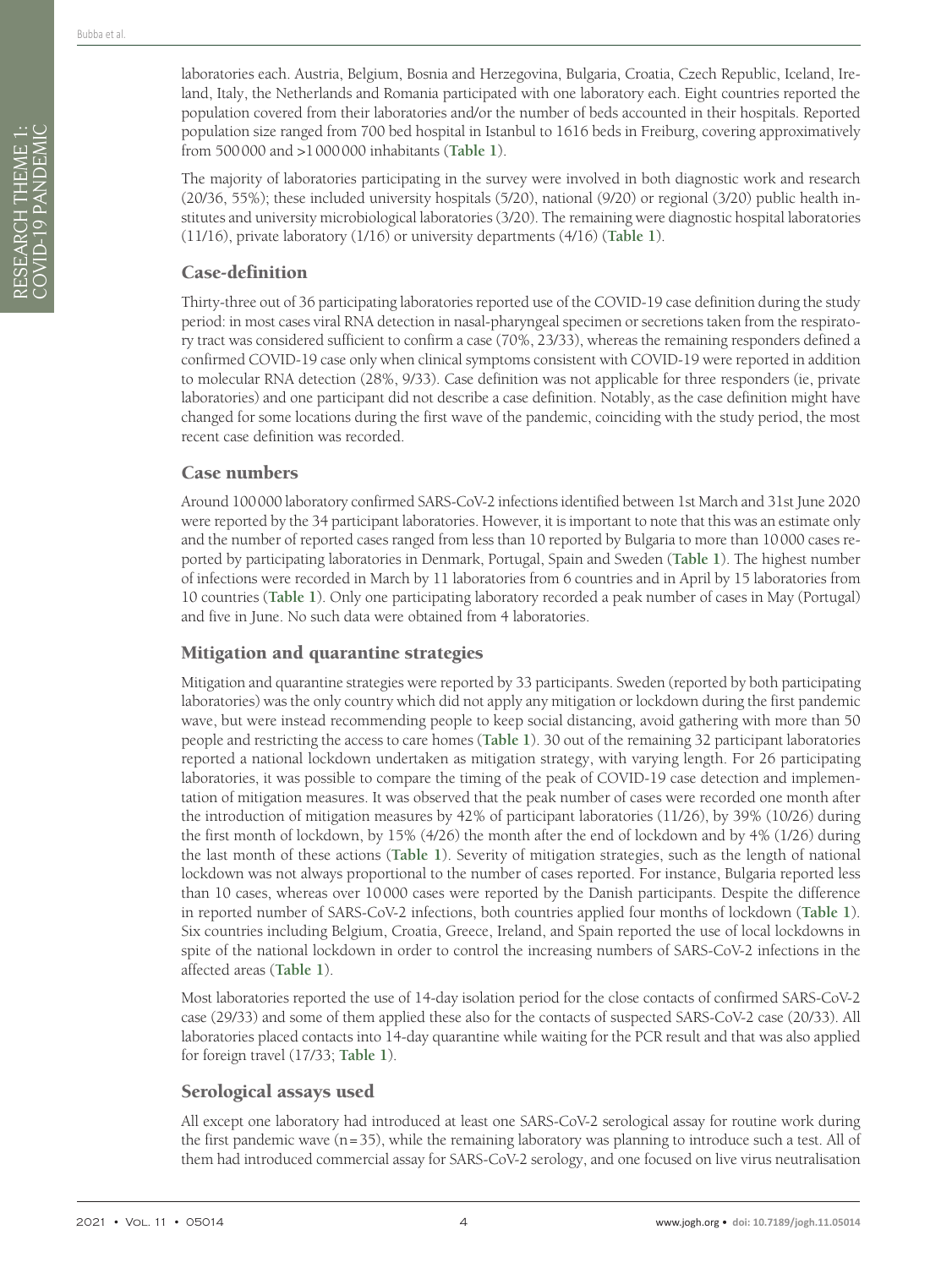|                           | CITY (IN                       |                                                                                            | <b>PURPOSE</b>                       |                                 | <b>TOTAL</b><br><b>NUMBER</b>             | <b>PEAK</b>     |       |                             | <b>LOCKDOWNS</b><br><b>IMPLEMENTATION</b> |            |              |               | <b>SCHOOL, OFFICE AND</b><br><b>RESTAURANTS CLOSURE</b> |               |                                                    | <b>QUARANTINE SCHEME</b>                           |                                            |                                            |
|---------------------------|--------------------------------|--------------------------------------------------------------------------------------------|--------------------------------------|---------------------------------|-------------------------------------------|-----------------|-------|-----------------------------|-------------------------------------------|------------|--------------|---------------|---------------------------------------------------------|---------------|----------------------------------------------------|----------------------------------------------------|--------------------------------------------|--------------------------------------------|
| <b>COUNTRY</b>            | <b>ORDER OF</b><br>SUBMISSION) | <b>INSTITUTION</b>                                                                         | <b>LABORATORY</b><br><b>ACTIVITY</b> | <b>POPULATION</b>               | OF CASES<br><b>REPORTED</b><br>(ESTIMATE) | <b>MONTH</b>    | March | $\mathop{\rm Ind}\nolimits$ | $_{\rm May}$                              | June       | March        | $_{\rm{Ini}}$ | May                                                     | June          | <b>CONFIRMED</b><br><b>CLOSE</b><br><b>CONTACT</b> | <b>SUSPECTED</b><br><b>CLOSE</b><br><b>CONTACT</b> | <b>TRAVEL IN EU</b><br><b>COUNTRIES</b>    | <b>TRAVEL EXTRA</b><br><b>EU COUNTRIES</b> |
| Austria                   | Vienna                         | Hospital and University<br>microbiology laboratory                                         | Diagnostic<br>and research           | Not reported                    | 101-1000                                  | March           |       |                             |                                           |            |              |               | $\mathbb{I}$                                            | **            | $<$ 14 $d$ .<br>depending on<br>swab results       | $<$ 14 $d$ .<br>depending on<br>swab results       | <14 d, 14 d                                | <14 d, 14 d                                |
| Belgium                   | <b>Bruges</b>                  | Hospital microbiology<br>laboratory                                                        | Diagnostic                           | Not reported                    | 1000-5000                                 | April           |       |                             |                                           |            |              |               | **                                                      | $\mathsf{q}$  | 14 d.<br>depending on<br>swab results              |                                                    | 14 d                                       |                                            |
| Bosnia and<br>Herzigovina | Sarajevo                       | Hospital and University<br>microbiology laboratory                                         | Diagnostic<br>and research           | 1331310<br>people; 1464<br>beds | 1000-5000                                 | June            |       |                             |                                           |            |              |               | $\mathbb{I}$                                            | ş             | 14 d                                               |                                                    |                                            |                                            |
| Bulgaria                  | Sofia                          | National public health<br>institute                                                        | Diagnostic<br>and research           | Not reported                    | <10                                       | Not<br>reported |       |                             |                                           |            |              | $\mathbb{I}$  | $\mathbb{I}$                                            | $\mathcal{I}$ | $>14 d$ ,<br>depending<br>swab/sero<br>results     | 14 d,<br>depending<br>swab/sero<br>results         | 14 d,<br>depending<br>swab/sero<br>results | 14 d,<br>depending<br>swab/sero<br>results |
| Croatia                   | Zagreb                         | National public health<br>institute                                                        | Diagnostic<br>and research           | Not reported                    | 1000-5000                                 | April           |       |                             |                                           |            |              |               | $\mathbb{I}$                                            | ş             | 14 d<br>depending on<br>swab results               |                                                    | 14 d                                       |                                            |
| Czech<br>Republic         | Prague                         | National public health<br>institute                                                        | Diagnostic<br>and research           | Not reported                    | 101-1000                                  | April           |       |                             |                                           |            | q            | q             | $\mathbb{I}$                                            | $\ast\ast$    | $<$ l $4$ d                                        | Depending on<br>swab results                       | 14 d                                       |                                            |
|                           | Copenhagen                     | Hospital microbiology<br>laboratory                                                        | Diagnostic                           | >1000000<br>people              | 1000-5000                                 | April           |       |                             |                                           |            | $\mathbb{I}$ | q             | $\mathbb{I}$                                            | $\mathcal{I}$ | 14 d                                               | 14 d                                               | 14 d                                       |                                            |
| Denmark                   | Copenhagen<br>and Hilleroed    | National public health<br>institute; University<br>laboratory or research unit             | Diagnostic<br>and research           | Not reported                    | >10000                                    | March           |       |                             |                                           |            |              | q             | q                                                       |               | 14 d                                               | 14 d.<br>depending on<br>swab results              | 14 d                                       |                                            |
|                           | Kiel                           | Regional public health<br>institute; Hospital and<br>University microbiology<br>laboratory | Diagnostic<br>and research           | Not reported                    | $10 - 100$                                | March           |       |                             |                                           |            |              |               |                                                         | $**$          | 14 d                                               | Depending on<br>swab results                       | 14 d                                       |                                            |
| Germany                   | Freiburg                       | Hospital and University<br>microbiology laboratory                                         | Diagnostic<br>and research           | 1616 beds                       | 101-1000                                  | April           |       |                             |                                           |            |              |               | **                                                      |               | 14 d,<br>depending on<br>swab results              | Depending on<br>swab results                       |                                            |                                            |
|                           | Bonn                           | University microbiology<br>laboratory                                                      | Research                             | Not reported                    | 101-1000                                  | March           |       |                             | **                                        | $* *$      | $\mathbb{q}$ | $\mathbb{I}$  | $\ast\ast$                                              |               | 14 d                                               |                                                    | 14 d                                       |                                            |
| Greece                    | Thessaloniki                   | University microbiology<br>laboratory                                                      | Diagnostic<br>and research           | Not reported                    | 101-1000                                  | April           |       |                             |                                           | $\ddagger$ | $* *$        | q             | $\mathbb{I}$                                            | $\mathcal{F}$ | 14 d                                               | 14 d                                               | 14 d                                       |                                            |
|                           | Crete                          | Regional public health<br>institute                                                        | Diagnostic<br>and research           | 1640 beds                       | $10 - 100$                                | <b>Iune</b>     |       |                             |                                           |            |              |               |                                                         |               | 14 d                                               | 14 d                                               | 14 d                                       | 14 d                                       |

Mapping of serological testing and SARS-CoV-2 seroprevalence

<span id="page-4-0"></span> $\overline{C}$  OVID-19 PA

RESEARCH THEME 1: COVID-19 PANDEMIC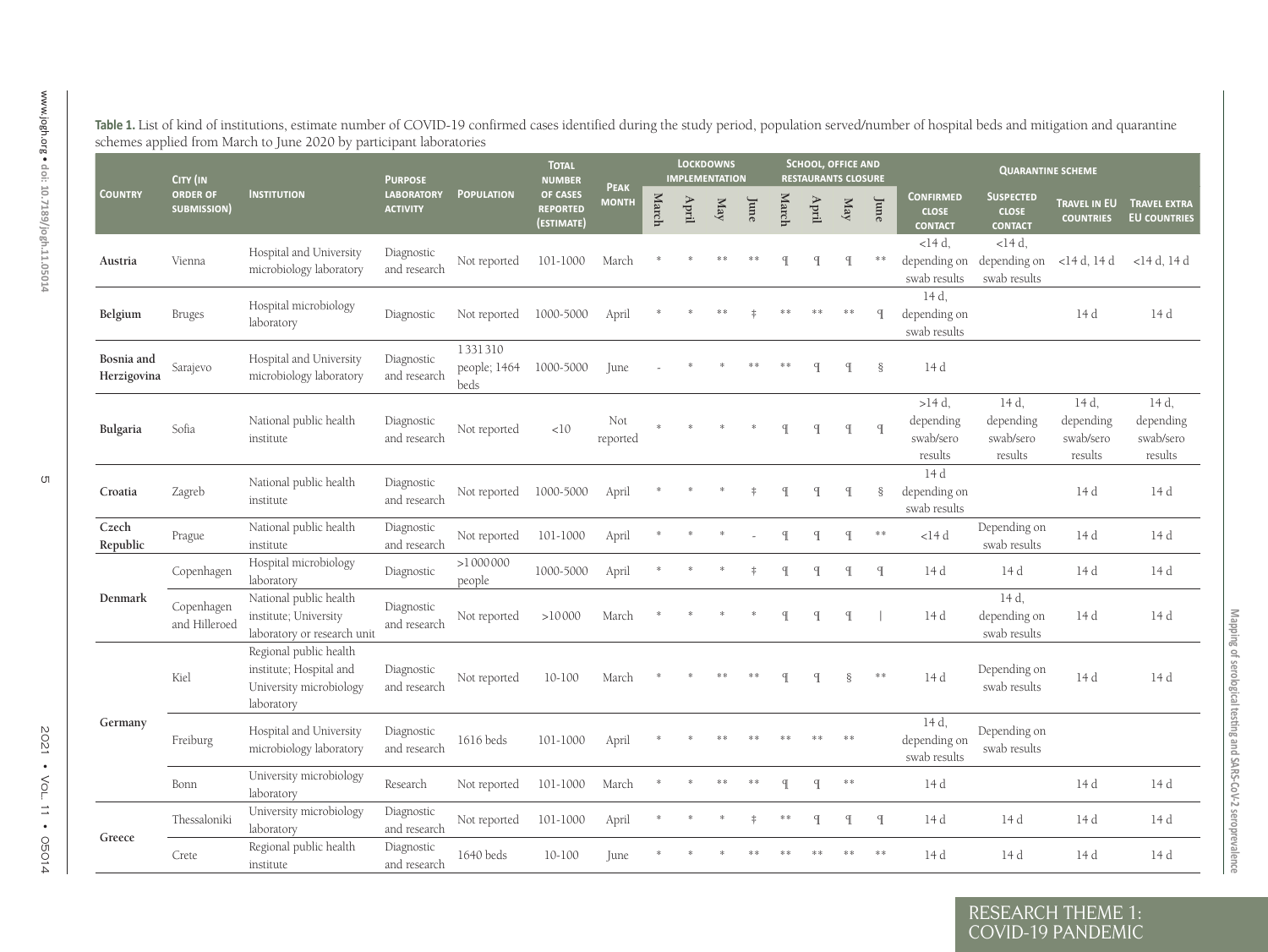## **Table 1.** Continued

#### **EXERCISE CONTRACT CONTRACT CONTRACT CONTRACT CONTRACT CONTRACT CONTRACT CONTRACT CONTRACT CONTRACT CONTRACT CONTRACT CONTRACT CONTRACT CONTRACT CONTRACT CONTRACT CONTRACT CONTRACT CONTRACT CONTRACT CONTRACT CONTRACT CON March April May June March April May Lune CONFIRMED**<br> **June CLOSE contactSuspected close contact Travel in EU Travel extra countries EU countries Iceland**d Reykjavík Hospital microbiology Diagnostic Not reported 1000-5000 March \*\* \*\* \*\* \*\* | | \*\* \*\* 14 d 14 d 14 d 14 d<br>laboratory **Ireland** Dublin Hospital microbiology laboratory Diagnostic Not reported 1000-5000 April \* \* \* ‡ \*\* \*\* \*\* \*\* 14 d 14 d 14 d 14 d **Italy** Pavia Regional public health institute; University laboratory or research unit Diagnostic and research Not reported 5000- <sup>10000</sup> March \* \* \* \*\* ¶ ¶ ¶ § 14 d, depending swab/sero results 14 d depending swab/sero results  $14 d$ depending swab/sero results 14 d, depending swab/sero results **The Netherlands** Tilburg Hospital microbiology laboratory Diagnostic 5000000 people; 1000 beds1000-5000 April \* \* \*\* \*\* ¶ ¶ \*\* \*\* 14 d, depending swab/sero results 14 d, depending swab/sero results  $<$ 14 d <14 d **Norway** OsloHospital and University Diagnostic 1000-5000 March \* \* \*\* \* ¶ ¶ \*\* \*\* 14 d, depending on microbiology laboratory and research Not reported 1000-5000 March \* \* \* \* \* ¶ ¶ \*\* \*\* 14 d depending on swab results <14 d <14 d Trondheimm Hospital microbiology piagnostic 470.000 people 101-1000 March \* \* \*\* \*\* ¶ ¶ \*\* \*\* 14 d 14 d 14 d 14 d 14 d<br>people 101-1000 March \* \* \*\* ¶ ¶ \*\* \*\* 14 d 14 d 14 d **Portugal** PortoUniversity microbiology Research Not reported Not Not \* \* \* \* ¶ ¶ \*\* 14 d 14 d<br>laboratory Research Not reported reported for the state of the 14 d 14 d Mora University laboratory or research unit; Community Pharmacy Diagnostic and researchNot reported 10-100 Not Not reported 14 d Depending reported 14 d Depending results Depending Depending on swab results Lisbon 1National public health institute; Hospital and University microbiology laboratory Diagnostic and research Not reported 101-1000 April \* \*\* \*\* \*\* ¶ ¶ \*\* \*\* 14 d 14 d Depending on swab results Depending on swab results Lisbon 2 National Institute of Healthnal Institute of Diagnostic Not reported >10000 May \* \* \* \* and the search Not reported >10000 May \* \* \* \* and the search on swab results Depending<br>
on swab <br>
results<br>
results Porto National public health institute Diagnostic and research Not reported 10-100 April \* \* \*\* \*\* ¶ ¶ ¶ § 14 d PenafielPrivate Laboratory Clinical Diagnostic Not reported 101-1000 June \* \* \* \* ¶ ¶ \*\* 14 d 14 d<br>Analysis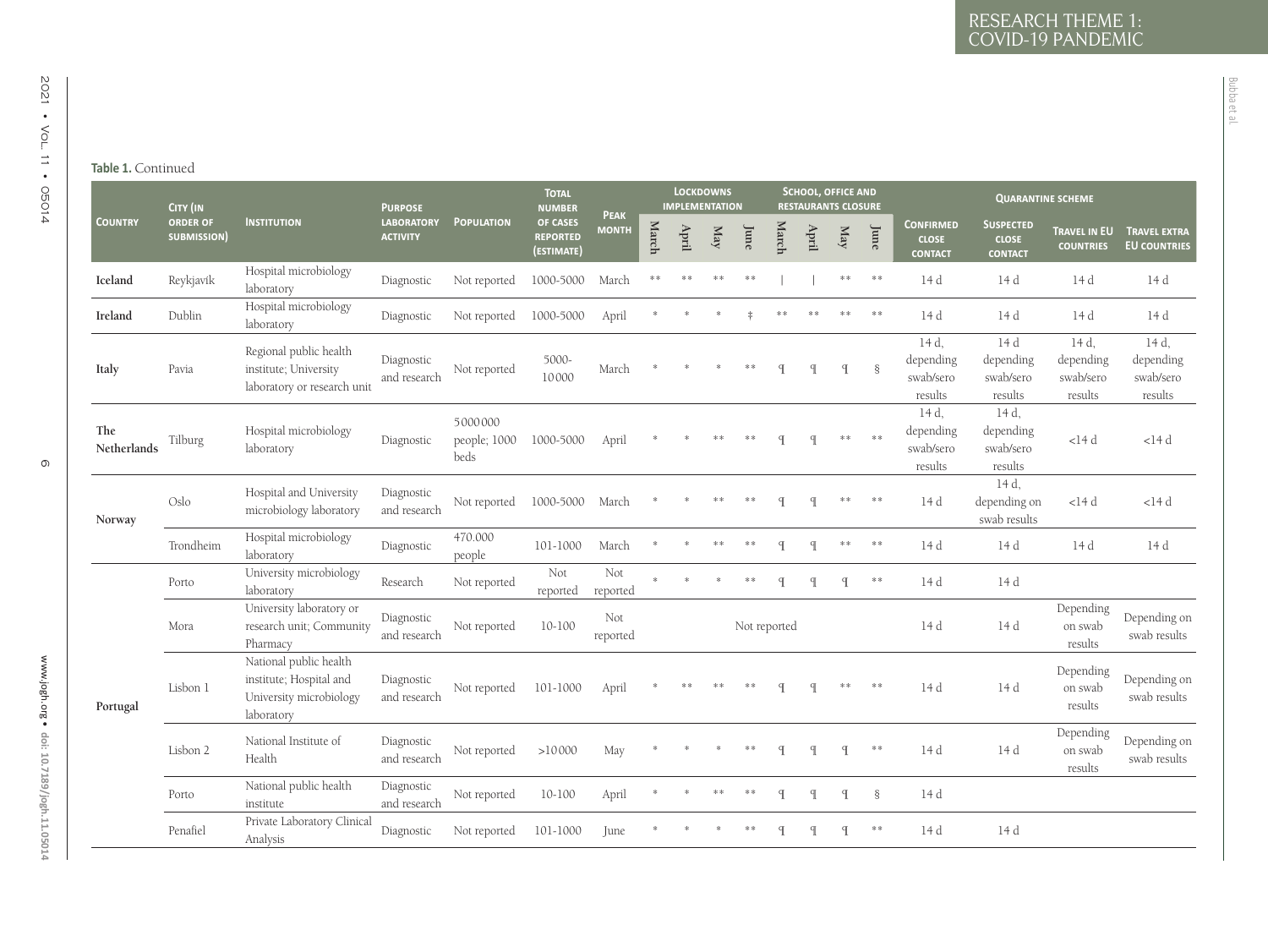#### **Table 1.** Continued

| <b>ORDER OF</b><br><b>COUNTRY</b><br>SUBMISSION)<br>Bucharest<br>Romania<br>Ljubljana 1<br>Slovenia<br>Ljubljana 2<br>Barcelona 1<br>Barcelona 2<br>Spain<br>Madrid<br>Stockholm<br>Sweden<br>Lund | <b>INSTITUTION</b><br>Hospital microbiology<br>laboratory<br>Diagnostic laboratory at<br>the National public health<br>institute<br>Academic diagnostic<br>microbiology laboratory<br>Hospital microbiology<br>laboratory<br>Hospital microbiology<br>laboratory<br>National public health<br>institute<br>Hospital microbiology | <b>LABORATORY</b><br><b>ACTIVITY</b><br>Diagnostic<br>Diagnostic<br>and research<br>Diagnostic<br>and research<br>Diagnostic<br>Diagnostic<br>Diagnostic | <b>POPULATION</b><br>Not reported<br>Not reported<br>Not reported<br>Not reported<br>450000<br>people; 1200<br>beds | OF CASES<br><b>REPORTED</b><br>(ESTIMATE)<br>5000-<br>10000<br>10-100<br>101-1000<br>1000-5000<br>>10000 | <b>PEAK</b><br><b>MONTH</b><br>June<br>April<br>March<br>March<br>March | March | April | $_{\rm May}$<br>** | June<br>**<br>$* *$                                                                              | March<br>$\mathcal{F}$<br>$\mathbf q$<br>$\mathbb{q}$ | $\Lambda {\rm pril}$<br>$\mathcal{F}$<br>$\mathbf q$ | $\mathbf{M}\mathbf{a}\mathbf{y}$<br>$\mathcal{I}$<br>** | June<br>$\mathbb{I}$<br>$\ast$ $\ast$<br>** | <b>CONFIRMED</b><br><b>CLOSE</b><br><b>CONTACT</b><br>14 d<br>14 d<br>$<$ 14 $d$ | <b>SUSPECTED</b><br><b>CLOSE</b><br><b>CONTACT</b><br>Depending on<br>swab results | TRAVEL IN EU<br><b>COUNTRIES</b><br>14 d<br>14d | <b>TRAVEL EXTRA</b><br><b>EU COUNTRIES</b><br>14 d<br>14 d |
|----------------------------------------------------------------------------------------------------------------------------------------------------------------------------------------------------|----------------------------------------------------------------------------------------------------------------------------------------------------------------------------------------------------------------------------------------------------------------------------------------------------------------------------------|----------------------------------------------------------------------------------------------------------------------------------------------------------|---------------------------------------------------------------------------------------------------------------------|----------------------------------------------------------------------------------------------------------|-------------------------------------------------------------------------|-------|-------|--------------------|--------------------------------------------------------------------------------------------------|-------------------------------------------------------|------------------------------------------------------|---------------------------------------------------------|---------------------------------------------|----------------------------------------------------------------------------------|------------------------------------------------------------------------------------|-------------------------------------------------|------------------------------------------------------------|
|                                                                                                                                                                                                    |                                                                                                                                                                                                                                                                                                                                  |                                                                                                                                                          |                                                                                                                     |                                                                                                          |                                                                         |       |       |                    |                                                                                                  |                                                       |                                                      |                                                         |                                             |                                                                                  |                                                                                    |                                                 |                                                            |
|                                                                                                                                                                                                    |                                                                                                                                                                                                                                                                                                                                  |                                                                                                                                                          |                                                                                                                     |                                                                                                          |                                                                         |       |       |                    |                                                                                                  |                                                       |                                                      |                                                         |                                             |                                                                                  |                                                                                    |                                                 |                                                            |
|                                                                                                                                                                                                    |                                                                                                                                                                                                                                                                                                                                  |                                                                                                                                                          |                                                                                                                     |                                                                                                          |                                                                         |       |       |                    |                                                                                                  |                                                       |                                                      |                                                         |                                             |                                                                                  |                                                                                    |                                                 |                                                            |
|                                                                                                                                                                                                    |                                                                                                                                                                                                                                                                                                                                  |                                                                                                                                                          |                                                                                                                     |                                                                                                          |                                                                         |       |       |                    |                                                                                                  |                                                       |                                                      |                                                         |                                             |                                                                                  |                                                                                    | $<$ 14 $d$                                      | $<$ 14 $d$                                                 |
|                                                                                                                                                                                                    |                                                                                                                                                                                                                                                                                                                                  |                                                                                                                                                          |                                                                                                                     |                                                                                                          |                                                                         |       |       |                    |                                                                                                  |                                                       | $\mathbb{I}$                                         | $\mathbb{I}$                                            | $\S$                                        | 14 d                                                                             | 14 d                                                                               |                                                 |                                                            |
|                                                                                                                                                                                                    |                                                                                                                                                                                                                                                                                                                                  |                                                                                                                                                          |                                                                                                                     |                                                                                                          |                                                                         |       |       |                    |                                                                                                  | P                                                     |                                                      |                                                         | ş                                           | 14 d                                                                             | 14 d                                                                               |                                                 |                                                            |
|                                                                                                                                                                                                    |                                                                                                                                                                                                                                                                                                                                  | and research                                                                                                                                             | Not reported                                                                                                        | Not<br>reported                                                                                          | Not<br>reported                                                         |       |       |                    | Not reported                                                                                     |                                                       |                                                      |                                                         |                                             |                                                                                  | Not reported                                                                       |                                                 |                                                            |
|                                                                                                                                                                                                    | laboratory                                                                                                                                                                                                                                                                                                                       | Diagnostic                                                                                                                                               | Not reported                                                                                                        | >10000                                                                                                   | April                                                                   |       |       |                    | Recommendations on social distancing ie, working<br>from home, max allowed gatherings 50 people, |                                                       |                                                      |                                                         |                                             |                                                                                  | Not reported                                                                       |                                                 |                                                            |
|                                                                                                                                                                                                    | Hospital microbiology<br>laboratory                                                                                                                                                                                                                                                                                              | Diagnostic                                                                                                                                               | Not reported                                                                                                        | 1000-5000                                                                                                | June                                                                    |       |       |                    | restricted access to caring facilities                                                           |                                                       |                                                      |                                                         |                                             |                                                                                  | Not reported                                                                       |                                                 |                                                            |
| Istanbul                                                                                                                                                                                           | Hospital and University<br>microbiology laboratory                                                                                                                                                                                                                                                                               | Diagnostic<br>and research                                                                                                                               | 700 beds                                                                                                            | 5000-<br>10000                                                                                           | April                                                                   |       |       |                    |                                                                                                  |                                                       |                                                      | $\mathbb{q}$                                            | $\ast\ast$                                  | 14 d                                                                             | Depending on<br>swab results                                                       | 14d                                             | 14 d                                                       |
| Izmir<br>Turkey                                                                                                                                                                                    | University microbiology<br>laboratory                                                                                                                                                                                                                                                                                            | Research                                                                                                                                                 | 1809 beds                                                                                                           | 101-1000                                                                                                 | April                                                                   | **    |       |                    |                                                                                                  | $\mathbf q$                                           | $\mathbb{I}$                                         | $\mathbb{I}$                                            | $\mathcal{F}$                               | 14 d                                                                             | 14 d                                                                               | 14 d                                            | 14 d                                                       |
| Ankara                                                                                                                                                                                             | University microbiology<br>laboratory                                                                                                                                                                                                                                                                                            | Diagnostic                                                                                                                                               | 1040 beds                                                                                                           | 1000-5000                                                                                                | April                                                                   |       |       |                    |                                                                                                  |                                                       | $\mathbf q$                                          | $\mathcal{F}$                                           |                                             | 14 d,<br>depending on<br>swab results                                            | 14 d                                                                               | 14 d                                            | 14 d                                                       |

 $\overline{C}$  OVID-19 PA

RESEARCH THEME 1: COVID-19 PANDEMIC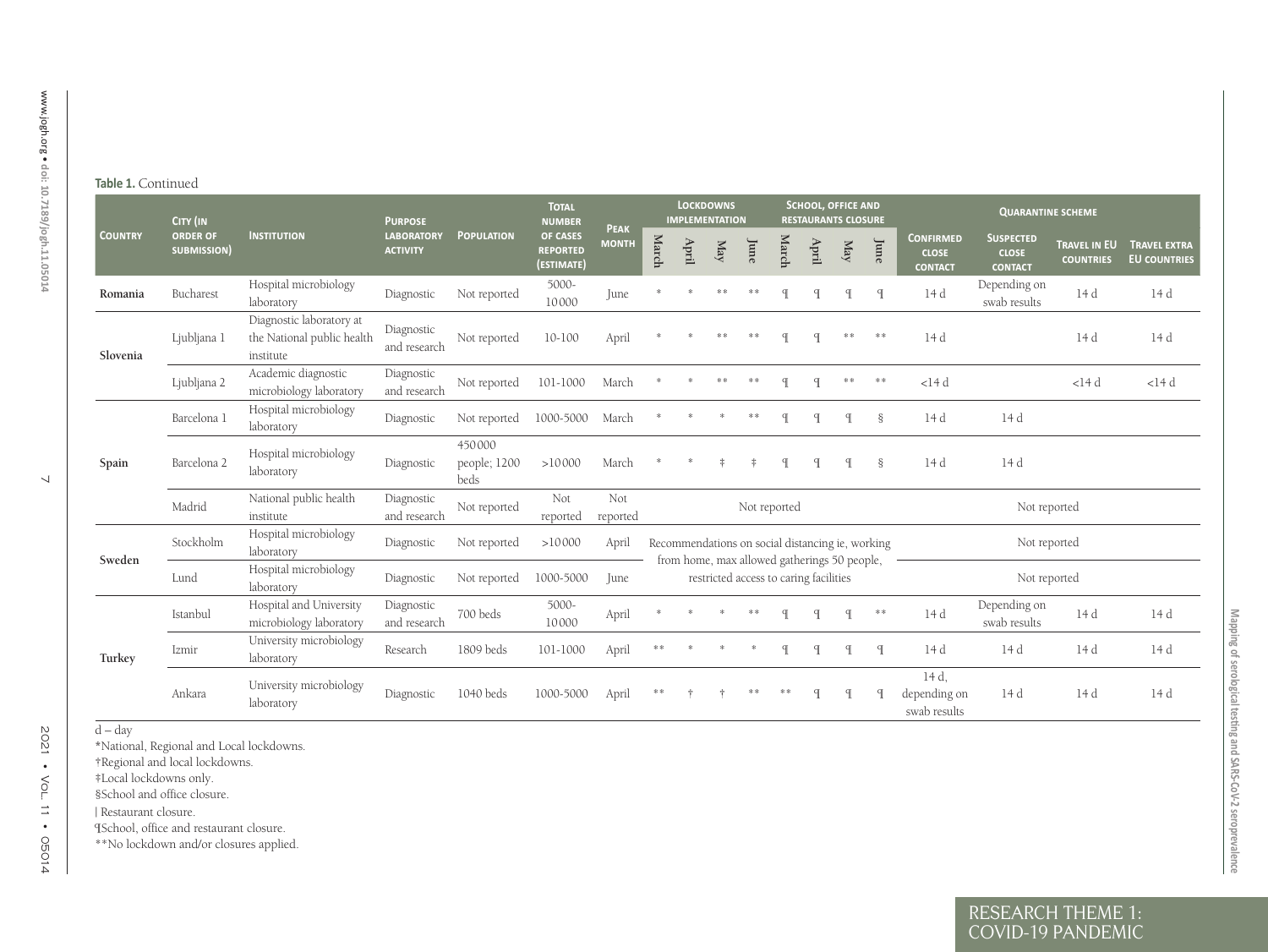<span id="page-7-0"></span>

**Figure 2.** Map of the 36 collaborating laboratories divided by purpose of laboratory work: 1) "diagnostic and research" (in green) include all laboratories belonging to university hospitals or hospitals including a research section; 2) "diagnostic" (in violet) include all hospital laboratories, private laboratories and national/regional reference centres that operate also as diagnostic laboratory; 3) "research" (in blue) consist of all university sites and laboratory mainly dedicated to research projects

> testing (Kiel; **[Table](#page-8-0) 2**). Among the commercial assays performed, Euroimmun ELISA was the most common (17 participating laboratories from 36), followed by Roche  $(n=12)$ , Abbott  $(n=10)$ , Diasorin  $(n=7)$  and Wantai (n=7; **[Table](#page-8-0) 2**). Three laboratories used in-house assays and nine were performing neutralising antibody testing in addition to the commercial methods. These included neutralisation testing using live virus ( $n=7$ ; three laboratories in Germany, one in Croatia, Italy and Norway), pseudotype (Ireland) or other surrogate neutralising antibody testing (Spain, **[Table](#page-8-0) 2**).

> Each laboratory using commercial or in-house serological assays reported availability to measure IgG response alone (3/36 laboratories) or together with other immunoglobulins (27/36); further testing included IgM (23/36) or IgA antibodies (12/36). Assays targeted most often the spike protein (S, n=12) but also nucleoprotein (N,  $n=10$ ) or receptor binding domain of spike protein (RBD,  $n=8$ ). Only two laboratory reported availability to measure antibody responses against all three target proteins (Austria and one Slovenian laboratory, **[Table](#page-8-0) 2**).

#### Assay validation

29 out of 36 laboratories reported that their method had been validated before introduction into clinical use. Among the remaining seven laboratories, two reported that the internal validation performed by their testing system was sufficient enough for them and hence no further assessment was required. Two laboratories could not identify sufficient control material for validation, one relied on published validation data on the methods selected for use and one decided to introduce the emergency test for convalescent plasma donor screening without validation. The number of known positive and negative samples included in validation work varied from one sample each to over 500 samples. Four laboratories (14%) had included fewer than 15 samples in their validation panel.

Most laboratories reported the use of serum samples only (20 from 34 responses), whereas 12 laboratories also accepted plasma, one saliva and one plasma and saliva in addition to serum. Only one laboratory was limited to using plasma or capillary blood only.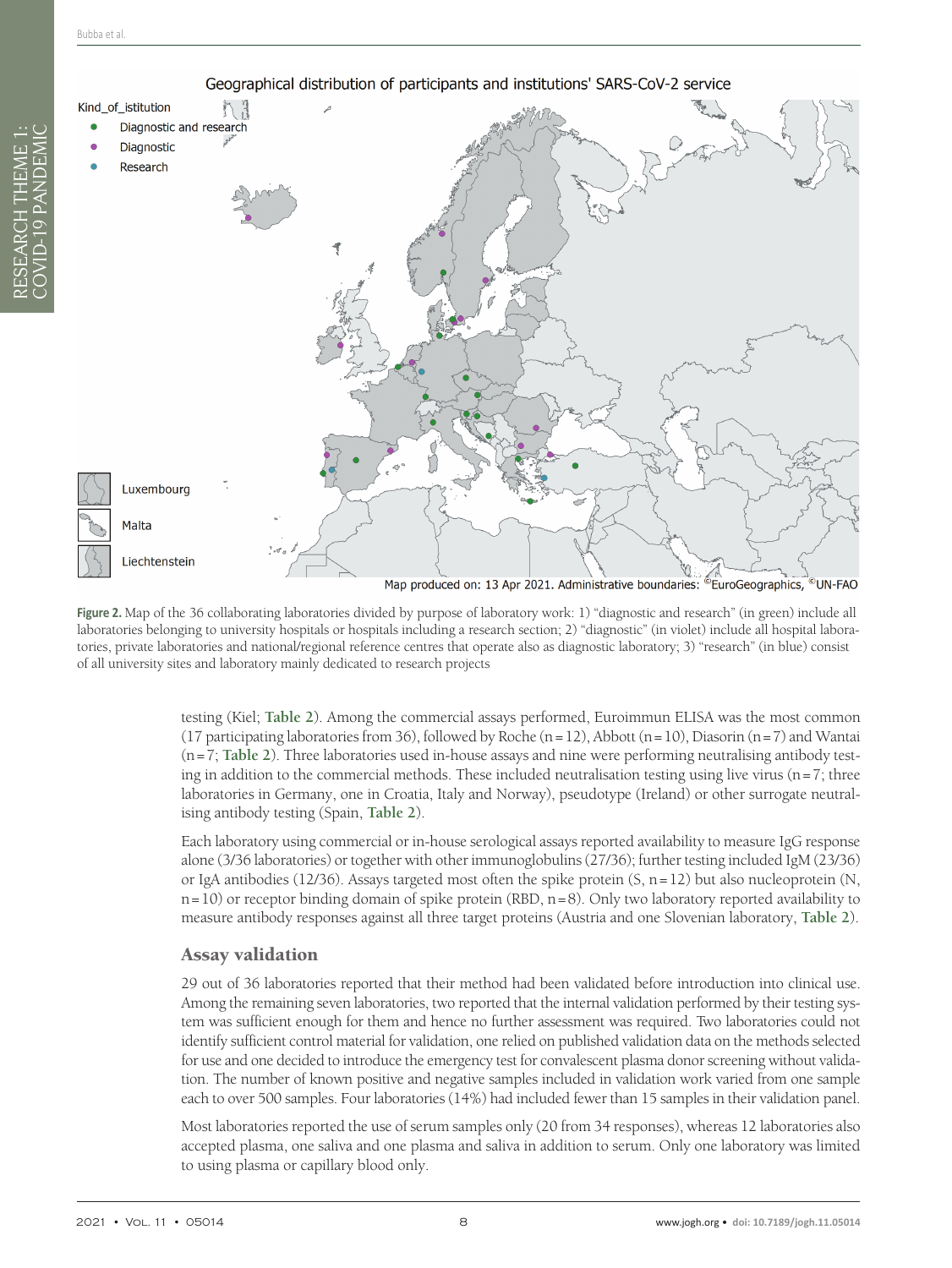<span id="page-8-0"></span>

| <b>COUNTRY</b>            | <b>CITY</b>                  |          | <b>ANTIBODY DETECTION</b> |          |              |          | <b>ANTIGENS</b> |           | LIVE VIRUS NEU-   |           |          |          | <b>COMMERCIAL ASSAY DETAILS</b> |                 |                |          | <b>IN-HOUSE</b> |
|---------------------------|------------------------------|----------|---------------------------|----------|--------------|----------|-----------------|-----------|-------------------|-----------|----------|----------|---------------------------------|-----------------|----------------|----------|-----------------|
|                           |                              | IgG      | IgM                       |          | IgA Total Ig | Spike    | <b>RBD</b>      | ${\bf N}$ | TRALISATION ASSAY | Euroimmun | Roche    | Abbott   | Diasorin                        | Wantai          | NovaTec        | Other    |                 |
| Austria                   | Vienna                       | $\times$ | $\times$                  | $\times$ | $\times$     | $\times$ | $\times$        | $\times$  | $\times$          | $\times$  | $\times$ |          |                                 | $\times$        |                | $\times$ |                 |
| Belgium                   | <b>Bruges</b>                | $\times$ | $\times$                  |          |              | $\times$ |                 | $\times$  |                   | $\times$  |          | $\times$ |                                 |                 | $\times$       | $\times$ |                 |
| Bosnia and<br>Herzegovina | Sarajevo                     | $\times$ | $\times$                  |          |              |          | $\times$        |           |                   |           |          |          |                                 |                 |                | $\times$ |                 |
| Bulgaria                  | Sofia                        | $\times$ | $\times$                  | $\times$ |              |          | $\times$        |           |                   | $\times$  |          |          |                                 |                 |                |          |                 |
| Croatia                   | Zagreb                       | $\times$ | $\times$                  | $\times$ |              | $\times$ |                 | $\times$  | $\times$          | $\times$  |          | $\times$ |                                 |                 | $\times$       | $\times$ |                 |
| Czech Republic Prague     |                              | $\times$ | $\times$                  | $\times$ |              |          | $\times$        | $\times$  |                   | $\times$  |          |          |                                 |                 |                |          |                 |
|                           | Copenhagen                   | $\times$ | $\times$                  |          |              |          |                 |           |                   |           |          |          |                                 |                 |                | $\times$ |                 |
| Denmark                   | Copenhagen and<br>Hilleroed  | $\times$ | $\times$                  |          |              |          |                 |           |                   |           |          |          |                                 | $\times$        |                |          |                 |
|                           | Kiel                         |          |                           |          |              |          |                 |           | $\times$ [9]      |           |          |          | No commercial kit in use        |                 |                |          |                 |
| Germany                   | Freiburg                     | $\times$ |                           |          |              |          |                 |           | $\times$          | $\times$  |          |          |                                 |                 |                |          |                 |
|                           | Bonn                         | $\times$ | $\times$                  | $\times$ | $\times$     |          |                 | $\times$  | $\times$          | $\times$  | $\times$ | $\times$ |                                 | $\times$        |                | $\times$ |                 |
|                           | Thessaloniki                 | $\times$ | $\times$                  | $\times$ | $\times$     |          |                 |           |                   |           |          |          |                                 |                 | $\times$       | $\times$ |                 |
| Greece                    | Crete                        |          |                           |          | Not reported |          |                 |           |                   | $\times$  |          |          |                                 |                 |                |          |                 |
| Iceland                   | Reykjavík                    |          |                           |          | Not reported |          |                 |           |                   |           | $\times$ |          |                                 |                 |                |          |                 |
| Ireland                   | Dublin                       | $\times$ | $\times$                  |          |              |          |                 |           | $\times^*$        |           |          | $\times$ | $\times$                        | $\times$        |                |          |                 |
| Italy                     | Pavia                        |          |                           |          | $\times$     | $\times$ |                 | $\times$  | $\times$          |           |          |          | $\times$                        |                 |                |          |                 |
| The<br>Netherlands        | Tilburg                      |          |                           |          | $\times$     |          | $\times$        |           |                   |           |          |          |                                 | $\times$        |                |          |                 |
|                           | $\mathop{\rm Oslo}\nolimits$ | $\times$ | $\times$                  | $\times$ | $\times$     | $\times$ | $\times$        |           |                   | $\times$  | $\times$ |          | $\times$                        |                 |                | $\times$ |                 |
| Norway                    | Trondheim                    |          |                           |          | $\times$     |          | $\times$        | $\times$  | $\times$          |           | $\times$ |          |                                 | $\times$        |                |          |                 |
|                           | Porto                        | $\times$ | $\times$                  |          |              |          |                 |           |                   |           |          | $\times$ |                                 |                 |                |          |                 |
|                           | Mora                         | $\times$ | $\times$                  |          |              |          |                 |           |                   |           |          | $\times$ |                                 |                 |                |          |                 |
|                           | Lisbon 1                     | $\times$ | $\times$                  |          |              |          |                 |           |                   |           | $\times$ |          | $\times$                        |                 |                |          |                 |
| Portugal                  | Lisbon 2                     | $\times$ | $\times$                  | $\times$ | $\times$     | $\times$ | $\times$        |           |                   | $\times$  |          |          |                                 | $\times$        |                |          |                 |
|                           | Porto                        | $\times$ | $\times$                  |          |              |          |                 |           |                   |           |          |          |                                 |                 |                | $\times$ |                 |
|                           | Penafiel                     | $\times$ |                           |          |              |          |                 |           |                   |           |          | $\times$ |                                 |                 |                |          |                 |
| Romania                   | Bucharest                    | $\times$ | $\times$                  |          |              |          |                 |           |                   |           |          |          |                                 |                 |                | $\times$ |                 |
|                           | Ljubljana 1                  | $\times$ | $\times$                  | $\times$ |              | $\times$ |                 | $\times$  |                   | $\times$  |          |          |                                 |                 |                | $\times$ |                 |
| Slovenia                  | Ljubljana 2                  | $\times$ | $\times$                  | $\times$ | $\times$     | $\times$ | $\times$        | $\times$  | $\times$          | $\times$  | $\times$ |          |                                 |                 |                |          |                 |
|                           | Barcelona 1                  | $\times$ | $\times$                  |          |              |          |                 |           |                   |           |          | $\times$ |                                 |                 | $\times$       |          |                 |
| Spain                     | Barcelona 2                  | $\times$ |                           | $\times$ | $\times$     | $\times$ |                 | $\times$  |                   | $\times$  | $\times$ |          | $\times$                        |                 |                |          |                 |
|                           | Madrid                       | $\times$ |                           | $\times$ |              | $\times$ | $\times$        |           | $\times^*$        | $\times$  | $\times$ | $\times$ |                                 |                 |                |          |                 |
|                           | Stockholm                    | $\times$ |                           |          |              | $\times$ |                 | $\times$  |                   |           |          |          | $\times$                        |                 |                | $\times$ |                 |
| Sweden                    | Lund                         | $\times$ |                           |          |              | $\times$ |                 |           |                   |           | $\times$ |          | $\times$                        |                 |                | $\times$ |                 |
|                           | Istanbul                     | $\times$ | $\times$                  | $\times$ | $\times$     |          |                 |           |                   | $\times$  | $\times$ | $\times$ |                                 |                 |                | $\times$ |                 |
| Turkey                    | Izmir                        | $\times$ |                           | $\times$ | $\times$     | $\times$ |                 | $\times$  |                   | $\times$  | $\times$ |          |                                 |                 |                |          |                 |
|                           | Ankara                       | $\times$ |                           |          |              | $\times$ |                 |           |                   | $\times$  |          |          |                                 |                 |                |          |                 |
| Total                     | 37                           | 30       | 23                        | 12       | 11           | 12       | $\overline{7}$  | $10\,$    | 9                 | 17        | 12       | 10       | $\frac{7}{2}$                   | $7\overline{ }$ | $\overline{4}$ | 14       |                 |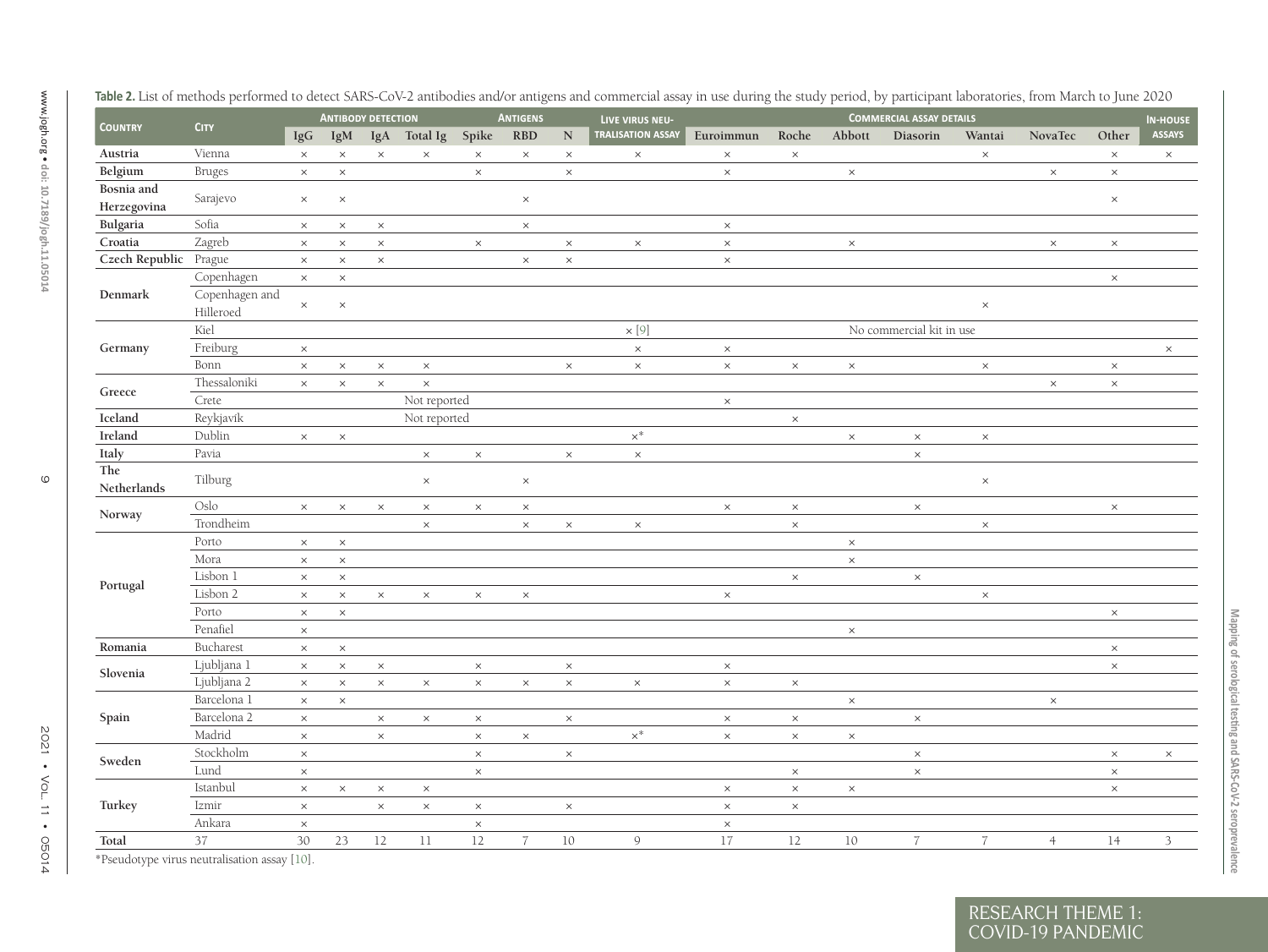### Application of serological testing

Participating laboratories were asked to report the purpose of serological testing in use (see section *Serological assays used* above). In particular 30/36 laboratories declared to use SARS-CoV-2 serological testing as support for seroprevalance studies (**[Table](#page-10-0) 3**), 22 laboratories as a diagnostic service, 13 laboratories performed serological testing to support collection of the convalescent plasma and 8 as part of larger studies, including also other methodologies of detection (**[Table](#page-11-0) 4**).

Within these studies or in diagnostic routine, serological testing was used to confirm a past infection in patients without SARS-CoV-2 diagnosis (26 participants from 34), to prove acquired immunity to the infection (n=15), to confirm past infection in those with a negative diagnosis  $(n=15)$ , to estimate the number of asymptomatic infections  $(n=13)$  and to evaluate serological responses in immunocompromised patients  $(n=10)$ .

Seroprevalence studies performed used several different designs; the descriptive cross-sectional study design was most commonly used followed by cohort study, convenient or probability sampling (**[Table](#page-10-0) 3**). Targeted sampling was also used. A total of 59 seroprevalence studies were reported as having been performed so far; most of them were focusing on health care workers (HCW, 20 laboratories out of 30), followed by those on general populations (16 laboratories), schools or other institutions (10/30) and blood donors (8/30). Furthermore, 13 HCW studies included health care workers or other personnel such as cleaners, porters, administrative or laboratory staff in hospitals. Other three HCW studies focused on staff members in contact with SARS-CoV-2 infected patients, 2 studies on a specific ward and other 2 on HCW with a previous laboratory confirmed SARS-CoV-2 infection.

Three laboratories reported the observed seroprevalence among HCW; it was 11% in Belgium, 5% in Denmark and 22% in the Netherlands (**[Table](#page-10-0) 3**). Five out of the 16 laboratories performing seroprevalence studies on general population reported a seroprevalence ranging from 0.88% in Slovenia to 5.6% in Belgium and 4 of those laboratories reported also the study population size, which varied from 1368 to 18000 people involved. In particular, Slovenia appeared to have a significantly lower seroprevalence when compared with other countries reporting higher seroprevalences (0.88% vs 2.2 in Denmark, *P*=0.001; 0.88% vs 2.9% in Lisbon 2, *P*<0.0001; 0.88% vs 2.75% in Penafiel, *P*=0.0001). This difference was also reflected when compared the estimate number of confirmed COVID-19 positive, that was significantly lower in Slovenia (101-1000 cases) compared with Denmark and Portugal that reported >10000 cases.

Furthermore, 31 laboratories reported the epidemiological information collected with their serological data (**[Table](#page-13-0) 5-[8](#page-16-0)**). Most of them collected sample date (26 laboratories), patient's age (n=28), information whether they had a laboratory confirmed SARS-CoV-2 infection and if so, date of diagnosis (n=26), reported symptoms (n=22), symptom onset (n=23) and severity of infection (n=14) (**[Table](#page-13-0) 5**). Data collected on severity of infection included whether they were hospitalised (n=17), the length of their hospitals stay (n=9) or whether they were admitted to the intensive care (n=14) (**[Table](#page-15-0) 7**). Smaller number of laboratories reported data on outcome of the infection  $(n=14, Table 6)$  $(n=14, Table 6)$  $(n=14, Table 6)$  and the presence of underlining medical conditions  $(n=14, Table 6)$ **[8](#page-16-0)**). Data on long-term outcomes was rarely collected; data on on-going SARS-CoV-2 PCR positivity was collected by 8 laboratories whereas only a few laboratories systematically collected data on long-term respiratory, cardiac or neurological issues (n=2, 1 and 1, respectively; **[Tables](#page-14-0) 6, [8](#page-16-0)**).

### **DISCUSSION**

This study reports data on SARS-CoV-2 serological testing from 36 clinical or public health virological laboratories in 20 European countries. Results demonstrate a rapid European-wide hospital-based response to the COVID-19 pandemic we all faced earlier this year. While these largely hospital-based laboratories were diagnosing and controlling over 100.000 patients with SARS-CoV-2 infection based on defined criteria [[6\]](#page-20-5), followed by a variety of mitigation and quarantine strategies often affecting also themselves, they managed simultaneously to introduce a battery of different serological assays not only to clinical practice but also to support seroprevalence studies. Our data shows the variety of assays introduced was vast; from viral isolation to in-house testing and commercial assays, containing different antigens and measuring different antibody classes.

However, during the first wave of COVID-19 pandemic, mitigation strategies were broadly applied without strong evidence to support these [[8\]](#page-20-7). All countries and laboratories participating in our study experienced these mitigation strategies including national and local lockdowns and closures of restaurants, schools or other public places. Measures reflected also the health system capacity, such as observed in Bulgaria where the national lockdown lasted throughout the study period despite the small number of reported SARS-CoV-2 cases. On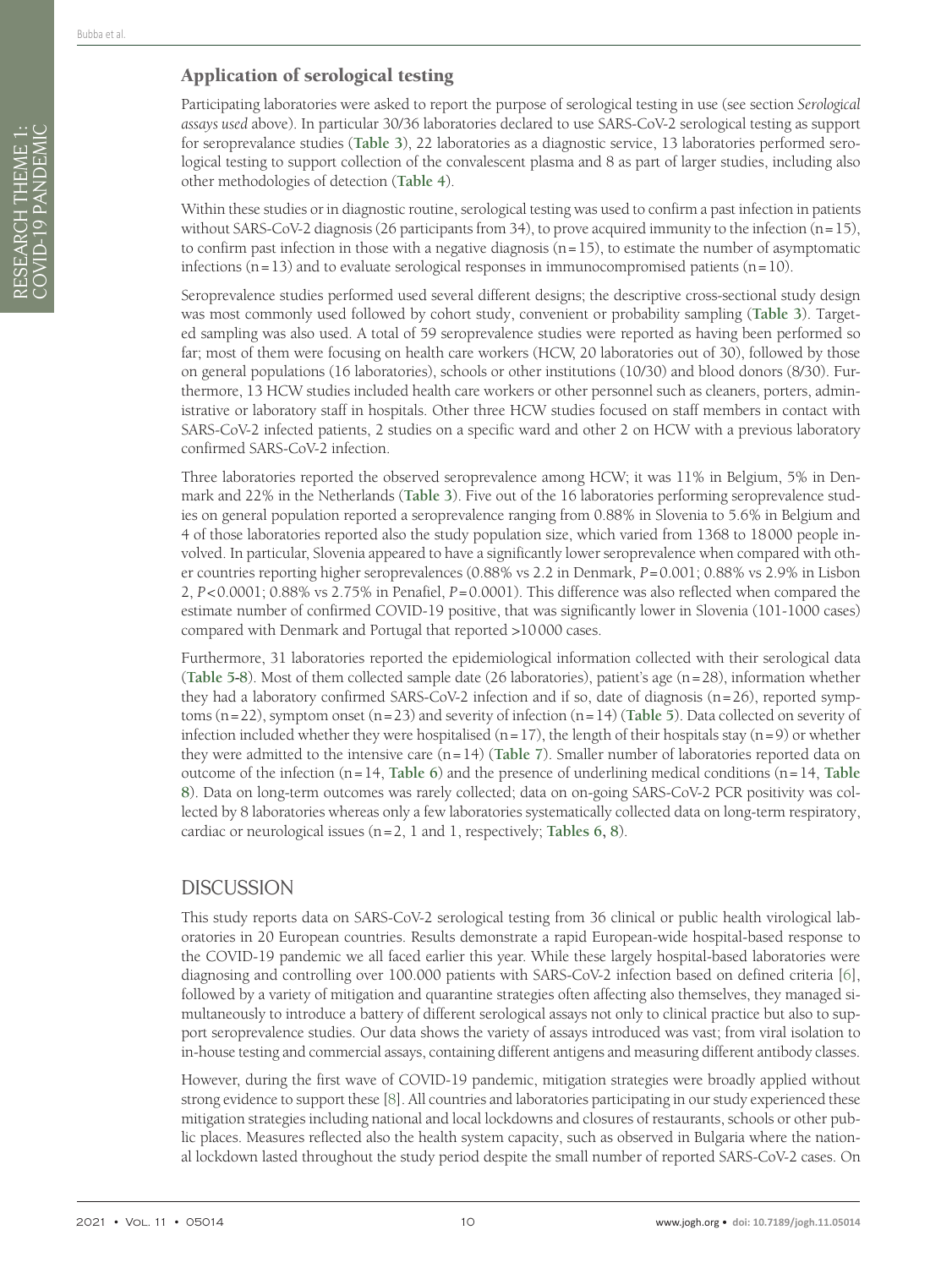|                    |                             | <b>SEROPREVALANCE STUDIES</b>                        |                             |                                  |                             |                                           |                             |                                           |                             |                                           |                                                                                                                    |                                                      |
|--------------------|-----------------------------|------------------------------------------------------|-----------------------------|----------------------------------|-----------------------------|-------------------------------------------|-----------------------------|-------------------------------------------|-----------------------------|-------------------------------------------|--------------------------------------------------------------------------------------------------------------------|------------------------------------------------------|
|                    |                             | <b>SCHOOL OR OTHER WORKPLACE</b>                     |                             | <b>HOSPITAL OR GP ASSOCIATED</b> |                             | <b>BLOOD DONORS</b>                       |                             | <b>HEALTH CARE WORKERS (HCW)</b>          |                             | <b>GENERAL POPULATION</b>                 |                                                                                                                    | <b>ESTIMATED</b>                                     |
| <b>COUNTRY</b>     | <b>CITY</b>                 | Study design                                         | Estimated<br>seroprevalence | Study design                     | Estimated<br>seroprevalence | Study design                              | Estimated<br>seroprevalence | Study design                              | Estimated<br>seroprevalence | Study design                              | Estimated<br>seroprevalence                                                                                        | <b>NUMBER OF</b><br><b>SAMPLES</b><br><b>NCLUDED</b> |
| Austria            | Vienna                      | Descriptive<br>cross-sectional                       | Manuscript<br>submitted     | Descriptive<br>cross-sectional   | Manuscript<br>submitted     | Cohort;<br>Descriptive<br>cross-sectional | Study ongoing               | Cohort;<br>Descriptive<br>cross-sectional | Manuscript<br>submitted     | Cohort;<br>Descriptive<br>cross-sectional | Manuscript<br>submitted                                                                                            | >5,000                                               |
| Belgium            | <b>Bruges</b>               |                                                      |                             | Cohort of<br>dialysis patients   | 2.5% [11]                   |                                           |                             | Descriptive<br>cross-sectional            | 11%                         | Descriptive<br>cross-sectional            | 5.6%                                                                                                               |                                                      |
| Bulgaria           | Sofia                       | Unknown                                              |                             |                                  |                             |                                           |                             | Unknown                                   |                             |                                           |                                                                                                                    |                                                      |
| Croatia            | Zagreb                      |                                                      |                             | Targeted                         |                             |                                           |                             | Convenient<br>sampling                    |                             | Convenient<br>sampling                    |                                                                                                                    | 1.05                                                 |
| Czech<br>Republic  | Prague                      | Descriptive<br>cross-sectional                       |                             |                                  |                             |                                           |                             | Unknown                                   |                             |                                           |                                                                                                                    | 460                                                  |
| Denmark            | Copenhagen<br>and Hilleroed |                                                      |                             |                                  |                             |                                           |                             | Cohort;<br>Descriptive<br>cross-sectional | 5%                          | Descriptive<br>cross-sectional            | 2.2%                                                                                                               | 30000<br>HCW~18000<br>general<br>population          |
|                    | Kiel                        |                                                      |                             |                                  |                             |                                           |                             |                                           |                             | Convenient<br>sampling                    |                                                                                                                    |                                                      |
| Germany            | Freiburg                    | Unknown                                              | Not reported                |                                  |                             |                                           |                             | Unknown                                   | Not reported                |                                           |                                                                                                                    | 1,000                                                |
|                    | Bonn                        | Unknown                                              | Not reported                |                                  |                             |                                           |                             | Unknown                                   | Not reported                |                                           |                                                                                                                    | >4000                                                |
| Greece             | Crete                       |                                                      |                             |                                  |                             | Cohort study                              | Not reported                | Cohort study                              | Not reported                | Cohort study                              | Not reported                                                                                                       | 2,000                                                |
| Ireland            | Dublin                      |                                                      |                             |                                  |                             |                                           |                             |                                           |                             | SCOPI study<br>$[12]$                     |                                                                                                                    | 1,733                                                |
| Italy              | Pavia                       | Descriptive<br>cross-sectional Not reported<br>study |                             | Unknown                          | Not reported                | Unknown                                   | Not reported                | Unknown                                   | Not reported                | Unknown                                   | Not reported                                                                                                       | 5,000                                                |
| The<br>Netherlands | Tilburg                     |                                                      |                             |                                  |                             |                                           |                             | Cohort study                              | 22%                         |                                           |                                                                                                                    | ~140                                                 |
| Norway             | Oslo                        | Unknown                                              |                             |                                  |                             | Unknown                                   |                             | Unknown                                   |                             | Unknown                                   |                                                                                                                    | ~1.4500                                              |
|                    | Trondheim                   | Unknown                                              |                             |                                  |                             | Unknown                                   |                             | Unknown                                   |                             | Unknown                                   |                                                                                                                    | 400                                                  |
|                    | Porto                       |                                                      |                             |                                  |                             | Cohort;<br>Descriptive<br>cross-sectional |                             |                                           |                             |                                           |                                                                                                                    | 525                                                  |
|                    | Mora                        | Unknown                                              |                             |                                  |                             |                                           |                             |                                           |                             |                                           |                                                                                                                    | 250                                                  |
| Portugal           | Lisbon 2                    |                                                      |                             |                                  |                             |                                           |                             |                                           |                             | Convenient<br>sampling                    | Seroprevalence<br>[2.9% IC95(2.0%-<br>4.2%)] crude; [1.7<br>$IC95(0.0 - 3.3)]$<br>adjusted for test<br>sensitivity | 2,300                                                |
|                    | Porto                       |                                                      |                             |                                  |                             |                                           |                             | Unknown                                   |                             |                                           |                                                                                                                    | 60                                                   |
|                    | Penafiel                    |                                                      |                             |                                  |                             |                                           |                             |                                           |                             | Convenient<br>sampling                    | 2.7% (only igg<br>was evaluated)                                                                                   | 2724                                                 |

Mapping of serological testing and SARS-CoV-2 seroprevalence

<span id="page-10-0"></span> $\overline{C}$  OVID-19 PA

RESEARCH THEME 1: COVID-19 PANDEMIC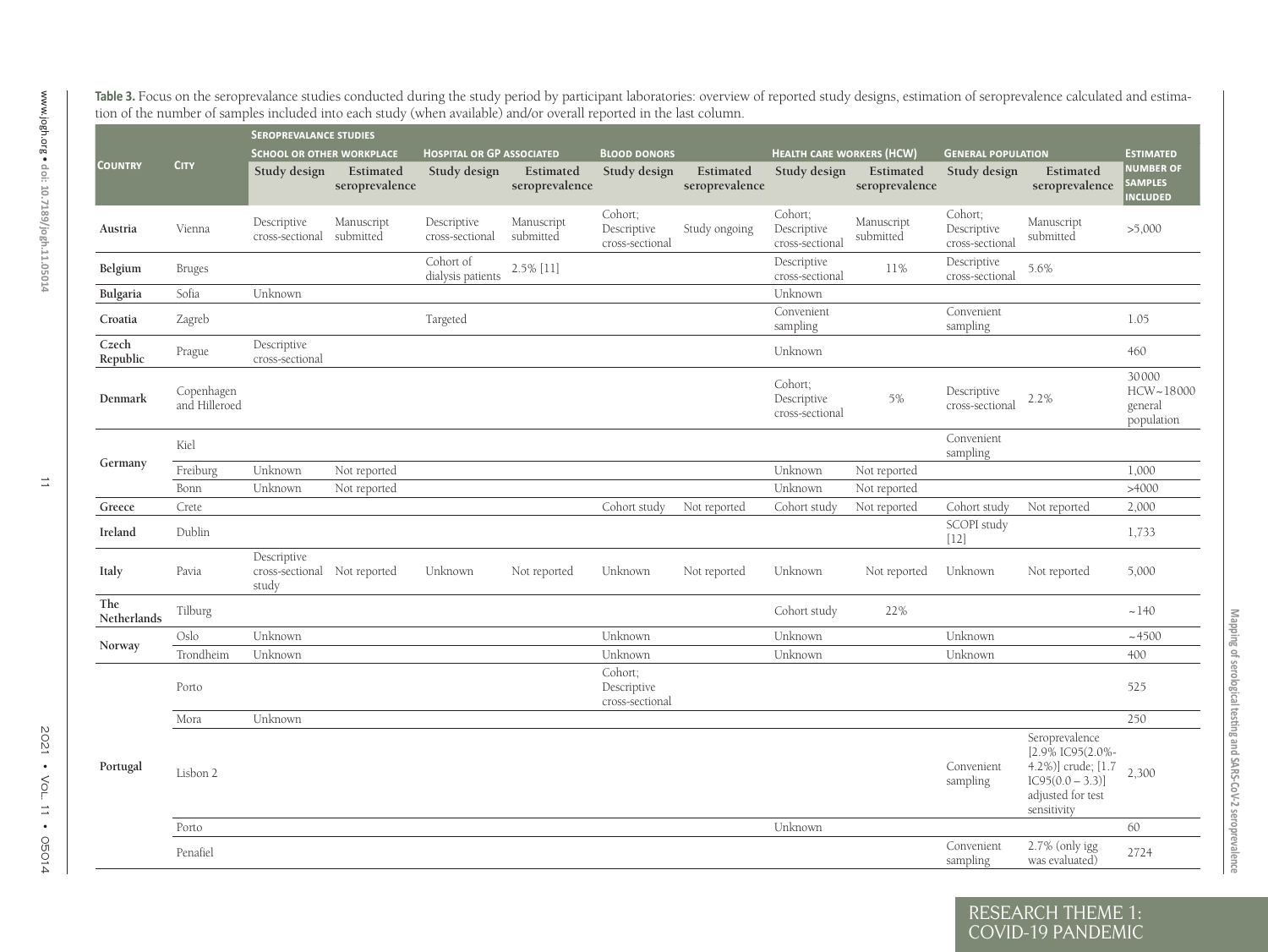|                           |               | <b>SEROPREVALANCE STUDIES</b>    |                               |                                  |                             |                                                                                                                                                                                                        |                             |                                           |                                                                                                                                                                                                                                                                         |                                |                             |                                                       |
|---------------------------|---------------|----------------------------------|-------------------------------|----------------------------------|-----------------------------|--------------------------------------------------------------------------------------------------------------------------------------------------------------------------------------------------------|-----------------------------|-------------------------------------------|-------------------------------------------------------------------------------------------------------------------------------------------------------------------------------------------------------------------------------------------------------------------------|--------------------------------|-----------------------------|-------------------------------------------------------|
|                           |               | <b>SCHOOL OR OTHER WORKPLACE</b> |                               | <b>HOSPITAL OR GP ASSOCIATED</b> |                             | <b>BLOOD DONORS</b>                                                                                                                                                                                    |                             | <b>HEALTH CARE WORKERS (HCW)</b>          |                                                                                                                                                                                                                                                                         | <b>GENERAL POPULATION</b>      |                             | <b>ESTIMATED</b>                                      |
| <b>COUNTRY</b>            | <b>CITY</b>   | Study design                     | Estimated<br>seroprevalence   | Study design                     | Estimated<br>seroprevalence | Study design                                                                                                                                                                                           | Estimated<br>seroprevalence | Study design                              | Estimated<br>seroprevalence                                                                                                                                                                                                                                             | Study design                   | Estimated<br>seroprevalence | <b>NUMBER OF</b><br><b>SAMPLES</b><br><b>INCLUDED</b> |
| Romania                   | Bucharest     |                                  |                               |                                  |                             |                                                                                                                                                                                                        |                             | Cohort study                              |                                                                                                                                                                                                                                                                         |                                |                             | Not know                                              |
| Slovenia                  | Ljubljana 1   |                                  |                               |                                  |                             |                                                                                                                                                                                                        |                             | Descriptive<br>cross-sectional            | Still ongoing                                                                                                                                                                                                                                                           |                                |                             | 1,200                                                 |
|                           | Ljubljana 2   |                                  |                               |                                  |                             |                                                                                                                                                                                                        |                             |                                           |                                                                                                                                                                                                                                                                         | Probability<br>sampling        | 0.9% (late April<br>2020)   | 1,368                                                 |
|                           | Barcelona 1   |                                  |                               |                                  |                             |                                                                                                                                                                                                        |                             | Unknown                                   |                                                                                                                                                                                                                                                                         |                                |                             | 7,848                                                 |
| Spain                     | Barcelona 2   | Cohort study                     |                               |                                  |                             |                                                                                                                                                                                                        |                             | Descriptive<br>cross-sectional            |                                                                                                                                                                                                                                                                         | Unknown                        |                             | 10,000                                                |
|                           | Madrid        |                                  |                               |                                  |                             | Cohort study                                                                                                                                                                                           |                             |                                           |                                                                                                                                                                                                                                                                         | Unknown                        |                             | 45,000                                                |
| Sweden                    | Stockholm     |                                  |                               |                                  |                             |                                                                                                                                                                                                        |                             | Unknown                                   |                                                                                                                                                                                                                                                                         |                                |                             |                                                       |
|                           | Lund          |                                  |                               |                                  |                             | Unknown                                                                                                                                                                                                |                             |                                           |                                                                                                                                                                                                                                                                         |                                |                             |                                                       |
| Turkey                    | Istanbul      |                                  |                               | Descriptive<br>cross-sectional   |                             |                                                                                                                                                                                                        |                             | Cohort;<br>Descriptive<br>cross-sectional |                                                                                                                                                                                                                                                                         |                                |                             | 500                                                   |
|                           | Izmir         |                                  |                               |                                  |                             |                                                                                                                                                                                                        |                             |                                           |                                                                                                                                                                                                                                                                         | Descriptive<br>cross-sectional |                             | 3,465                                                 |
|                           |               |                                  |                               |                                  |                             |                                                                                                                                                                                                        |                             |                                           |                                                                                                                                                                                                                                                                         |                                |                             |                                                       |
| Total                     |               | 10                               |                               | $\overline{5}$                   |                             | 8                                                                                                                                                                                                      |                             | 20                                        |                                                                                                                                                                                                                                                                         | 16                             |                             |                                                       |
|                           |               |                                  |                               |                                  |                             | Table 4. Estimation of the amount of samples used to perform seroprevalance studies, diagnostic serology, to support convalescent plasma studies or other larger studies by participating laboratories |                             |                                           |                                                                                                                                                                                                                                                                         |                                |                             |                                                       |
| <b>COUNTRY</b>            | <b>CITY</b>   |                                  | <b>SEROPREVALANCE STUDIES</b> |                                  | <b>DIAGNOSTIC</b>           | <b>CONVALESCENT PLASMA</b><br><b>STUDIES</b>                                                                                                                                                           |                             | AS SUPPORT FOR LARGER STUDIES             |                                                                                                                                                                                                                                                                         |                                | <b>OTHER PURPOSES</b>       |                                                       |
|                           |               |                                  |                               |                                  |                             | Estimate No. samples Estimate No. samples Estimate No. samples                                                                                                                                         |                             |                                           | Estimate No. samples                                                                                                                                                                                                                                                    |                                | Estimate No. samples        |                                                       |
| Austria                   | Vienna        |                                  | >5000                         |                                  | ~100                        | ~100                                                                                                                                                                                                   |                             |                                           | Multiple evaluation studies for serological assays in acute<br>infection $(n \sim 400)$ national and local seroprevalence studies<br>$(n \sim 5000)$ . Correlation of NT with other assays $(n \sim 500)$ .<br>Characterization of reconvalescent plasma $(n \sim 500)$ |                                |                             |                                                       |
| Belgium                   | <b>Bruges</b> |                                  | $\sim$                        |                                  | 320                         | $\sim$                                                                                                                                                                                                 |                             |                                           | $\overline{\phantom{a}}$                                                                                                                                                                                                                                                |                                |                             | $\sim$                                                |
| Bosnia and<br>Herzegovina | Sarajevo      |                                  | $\overline{a}$                |                                  | 561                         |                                                                                                                                                                                                        |                             |                                           | $\sim$                                                                                                                                                                                                                                                                  |                                |                             |                                                       |
| Bulgaria                  | Sofia         |                                  | $\sim$                        |                                  | Number not reported         | $\sim$                                                                                                                                                                                                 |                             |                                           | $\sim$                                                                                                                                                                                                                                                                  |                                |                             | $\sim$                                                |
| Croatia                   | Zagreb        |                                  | 1050                          |                                  | $\sim$                      | $\overline{a}$                                                                                                                                                                                         |                             |                                           | $\sim$                                                                                                                                                                                                                                                                  |                                |                             | $\overline{a}$                                        |
| Czech Republic Prague     |               |                                  | 460                           |                                  | 100                         | 50                                                                                                                                                                                                     |                             |                                           | 100                                                                                                                                                                                                                                                                     |                                |                             |                                                       |
| Denmark 1                 | Copenhagen    |                                  | $\sim$                        |                                  | $\sim$                      | $\overline{a}$                                                                                                                                                                                         |                             |                                           | $\sim$                                                                                                                                                                                                                                                                  |                                |                             | $\sim$                                                |
| Denmark 2                 |               | Copenhagen and Hilleroed         | ~10000                        |                                  | $\sim$                      | $\sim$                                                                                                                                                                                                 |                             |                                           | $\sim$                                                                                                                                                                                                                                                                  |                                |                             | $\overline{\phantom{a}}$                              |
| Germany 1                 | Kiel          |                                  |                               |                                  | ~150                        | $\sim$                                                                                                                                                                                                 |                             |                                           | $\sim$                                                                                                                                                                                                                                                                  |                                |                             | $\sim$                                                |
| Germany 2                 | Freiburg      |                                  | 1000                          |                                  | 500                         | 100                                                                                                                                                                                                    |                             |                                           | Number not reported                                                                                                                                                                                                                                                     |                                |                             | $\overline{a}$                                        |

<span id="page-11-0"></span>

| <b>COUNTRY</b>            | <b>CITY</b>              | <b>SEROPREVALANCE STUDIES</b> | <b>DIAGNOSTIC</b>                                              | <b>CONVALESCENT PLASMA</b><br><b>STUDIES</b> | AS SUPPORT FOR LARGER STUDIES                                                                                                                                                                                                                                           | <b>OTHER PURPOSES</b>    |
|---------------------------|--------------------------|-------------------------------|----------------------------------------------------------------|----------------------------------------------|-------------------------------------------------------------------------------------------------------------------------------------------------------------------------------------------------------------------------------------------------------------------------|--------------------------|
|                           |                          |                               | Estimate No. samples Estimate No. samples Estimate No. samples |                                              | Estimate No. samples                                                                                                                                                                                                                                                    | Estimate No. samples     |
| Austria                   | Vienna                   | >5000                         | ~100                                                           | ~100                                         | Multiple evaluation studies for serological assays in acute<br>infection $(n \sim 400)$ national and local seroprevalence studies<br>$(n \sim 5000)$ . Correlation of NT with other assays $(n \sim 500)$ .<br>Characterization of reconvalescent plasma $(n \sim 500)$ |                          |
| Belgium                   | <b>Bruges</b>            | $\overline{\phantom{0}}$      | 320                                                            | $\overline{\phantom{0}}$                     | $\overline{\phantom{a}}$                                                                                                                                                                                                                                                |                          |
| Bosnia and<br>Herzegovina | Sarajevo                 | $\overline{\phantom{a}}$      | 561                                                            |                                              | $\overline{\phantom{a}}$                                                                                                                                                                                                                                                |                          |
| Bulgaria                  | Sofia                    | $\overline{\phantom{0}}$      | Number not reported                                            | $\overline{\phantom{0}}$                     | $\overline{\phantom{a}}$                                                                                                                                                                                                                                                | $\overline{\phantom{a}}$ |
| Croatia                   | Zagreb                   | 1050                          | $\overline{\phantom{a}}$                                       | $\overline{\phantom{0}}$                     | $\overline{\phantom{a}}$                                                                                                                                                                                                                                                | $\sim$                   |
| Czech Republic            | Prague                   | 460                           | 100                                                            | 50                                           | 100                                                                                                                                                                                                                                                                     |                          |
| Denmark 1                 | Copenhagen               | $\overline{\phantom{a}}$      | $\overline{\phantom{a}}$                                       | $\overline{a}$                               | $\overline{\phantom{a}}$                                                                                                                                                                                                                                                | $\overline{\phantom{a}}$ |
| Denmark 2                 | Copenhagen and Hilleroed | ~10000                        |                                                                | $\overline{\phantom{0}}$                     | $\overline{\phantom{a}}$                                                                                                                                                                                                                                                | $\overline{\phantom{0}}$ |
| Germany 1                 | Kiel                     |                               | ~150                                                           | $\overline{\phantom{0}}$                     | $\overline{\phantom{a}}$                                                                                                                                                                                                                                                |                          |
| Germany 2                 | Freiburg                 | 1000                          | 500                                                            | 100                                          | Number not reported                                                                                                                                                                                                                                                     | $\overline{\phantom{a}}$ |
| Germany 3                 | Bonn                     | >4000                         | ~100                                                           | ~120                                         | $\overline{\phantom{0}}$                                                                                                                                                                                                                                                | ۰                        |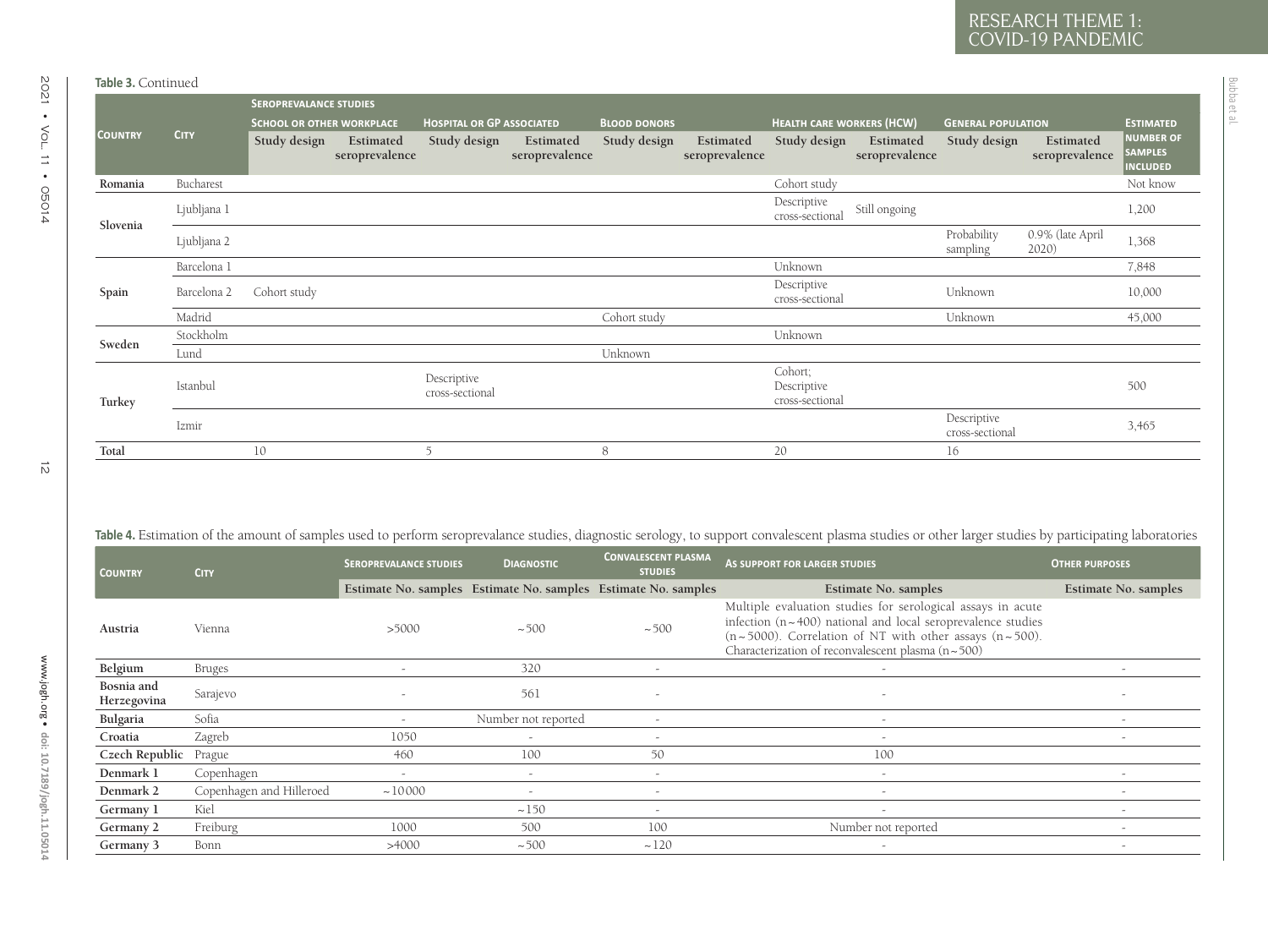| <b>COUNTRY</b>               | <b>CITY</b>  | <b>SEROPREVALANCE STUDIES</b>                                  | <b>DIAGNOSTIC</b>                   | <b>CONVALESCENT PLASMA</b><br><b>STUDIES</b> | AS SUPPORT FOR LARGER STUDIES                                                                                                                                                               | <b>OTHER PURPOSES</b>                                                                                               |
|------------------------------|--------------|----------------------------------------------------------------|-------------------------------------|----------------------------------------------|---------------------------------------------------------------------------------------------------------------------------------------------------------------------------------------------|---------------------------------------------------------------------------------------------------------------------|
|                              |              | Estimate No. samples Estimate No. samples Estimate No. samples |                                     |                                              | Estimate No. samples                                                                                                                                                                        | Estimate No. samples                                                                                                |
| Greece 1                     | Thessaloniki |                                                                |                                     |                                              |                                                                                                                                                                                             | To check antibodies kinetics<br>comparing mild and severe<br>cases (70 samples)                                     |
| Greece 2                     | Crete        | 2000                                                           |                                     |                                              | Number not reported                                                                                                                                                                         | $\sim$                                                                                                              |
| Iceland                      | Reykjavík    |                                                                | Number not reported                 | Number not reported                          |                                                                                                                                                                                             | $\sim$                                                                                                              |
| Ireland                      | Dublin       | 1733                                                           | 2285                                | $\sim$                                       |                                                                                                                                                                                             | $\sim$                                                                                                              |
| Italy                        | Pavia        | 5000                                                           | 20000                               | 3900                                         | Correlation of NT with other assays (n~1100) local<br>seroprevalence studies ( $n \sim 1900$ ). Multiple evaluation studies -<br>for serological assays in acute infection $(n = \sim 400)$ |                                                                                                                     |
| The<br><b>Netherlands</b>    | Tilburg      | $~140*$                                                        | Number not reported                 |                                              |                                                                                                                                                                                             | Study on the humoral<br>immune response in mildly<br>and severe COVID-19<br>patients (62 patients, ~180<br>samples) |
| Norway 1                     | Oslo         | ~14500                                                         | ~1.3500                             | 200                                          | Number not reported                                                                                                                                                                         |                                                                                                                     |
| Norway 2                     | Trondheim    |                                                                | 400                                 | 150                                          | $\sim$                                                                                                                                                                                      | $\sim$                                                                                                              |
| Portugal 1                   | Porto        | 525                                                            | $\sim$                              | $\sim$                                       |                                                                                                                                                                                             |                                                                                                                     |
| Portugal 2                   | Mora         | 250                                                            | $\sim$                              | $\sim$                                       | $\sim$                                                                                                                                                                                      | a.                                                                                                                  |
| Portugal 3                   | Lisbon 1     | $\sim$                                                         | $\sim$                              | $\sim$                                       | $\sim$                                                                                                                                                                                      | $\sim$                                                                                                              |
| Portugal 4                   | Lisbon 2     | 2300                                                           | $\sim$                              | $\sim$                                       | $\sim$                                                                                                                                                                                      | $\sim$                                                                                                              |
| Portugal 5                   | Porto        | 60                                                             | $\sim$                              | $\sim$                                       | $\sim$                                                                                                                                                                                      | $\sim$                                                                                                              |
| Portugal 6                   | Penafiel     | $\sim$                                                         | 2724                                | $\sim$                                       | $\sim$                                                                                                                                                                                      | $\sim$                                                                                                              |
| Romania                      | Bucharest    | do not known                                                   | $\sim$                              |                                              | $\sim$                                                                                                                                                                                      |                                                                                                                     |
| Slovenia 1                   | Ljubljana 1  | 1200                                                           | $\sim$                              | $\sim$                                       | $\sim$                                                                                                                                                                                      | $\sim$                                                                                                              |
| Slovenia 2                   | Ljubljana 2  | 1368                                                           | 250                                 |                                              | 3,000                                                                                                                                                                                       | 3100 free-market testing                                                                                            |
| Spain 1                      | Barcelona 1  | 7848                                                           | $\sim$                              | $\sim$                                       | $\sim$                                                                                                                                                                                      |                                                                                                                     |
| Spain 2                      | Barcelona 2  | 10000                                                          | 1000                                | $\sim$                                       | $\sim$                                                                                                                                                                                      |                                                                                                                     |
| Spain 3                      | Madrid       | 45000                                                          |                                     | ~2000                                        | National seroprevalence study (ENE-COVID) (n~150000). serological assays for<br>Clinical trial of convalescent Plasma Therapy (ConPlas-19) determining SARS-CoV-2<br>$(n \sim 2000)$        | Evaluation of 21 marketed<br>IgG or total antibodies ( $\sim$ 100<br>samples/test)                                  |
| Sweden 1                     | Stockholm    |                                                                | 37000 during April<br>through June. | Data not available                           | Data not available                                                                                                                                                                          |                                                                                                                     |
| Sweden 2                     | Lund         | Number not reported                                            | Number not reported                 | Number not reported                          |                                                                                                                                                                                             |                                                                                                                     |
| Turkey 1                     | Istanbul     | 160                                                            | 100                                 | 400                                          | $\sim$                                                                                                                                                                                      | $\sim$                                                                                                              |
| Turkey 2                     | Izmir        | 3465                                                           | 25                                  | 325                                          | $\sim$                                                                                                                                                                                      | $\sim$                                                                                                              |
| Turkey 3                     | Ankara       |                                                                | 1200                                | 50                                           | $\sim$                                                                                                                                                                                      | $\sim$                                                                                                              |
| Total number of<br>responses |              | 24                                                             | 22                                  | 13                                           | 8                                                                                                                                                                                           | $\overline{4}$                                                                                                      |

Mapping of serological testing and SARS-CoV-2 seroprevalence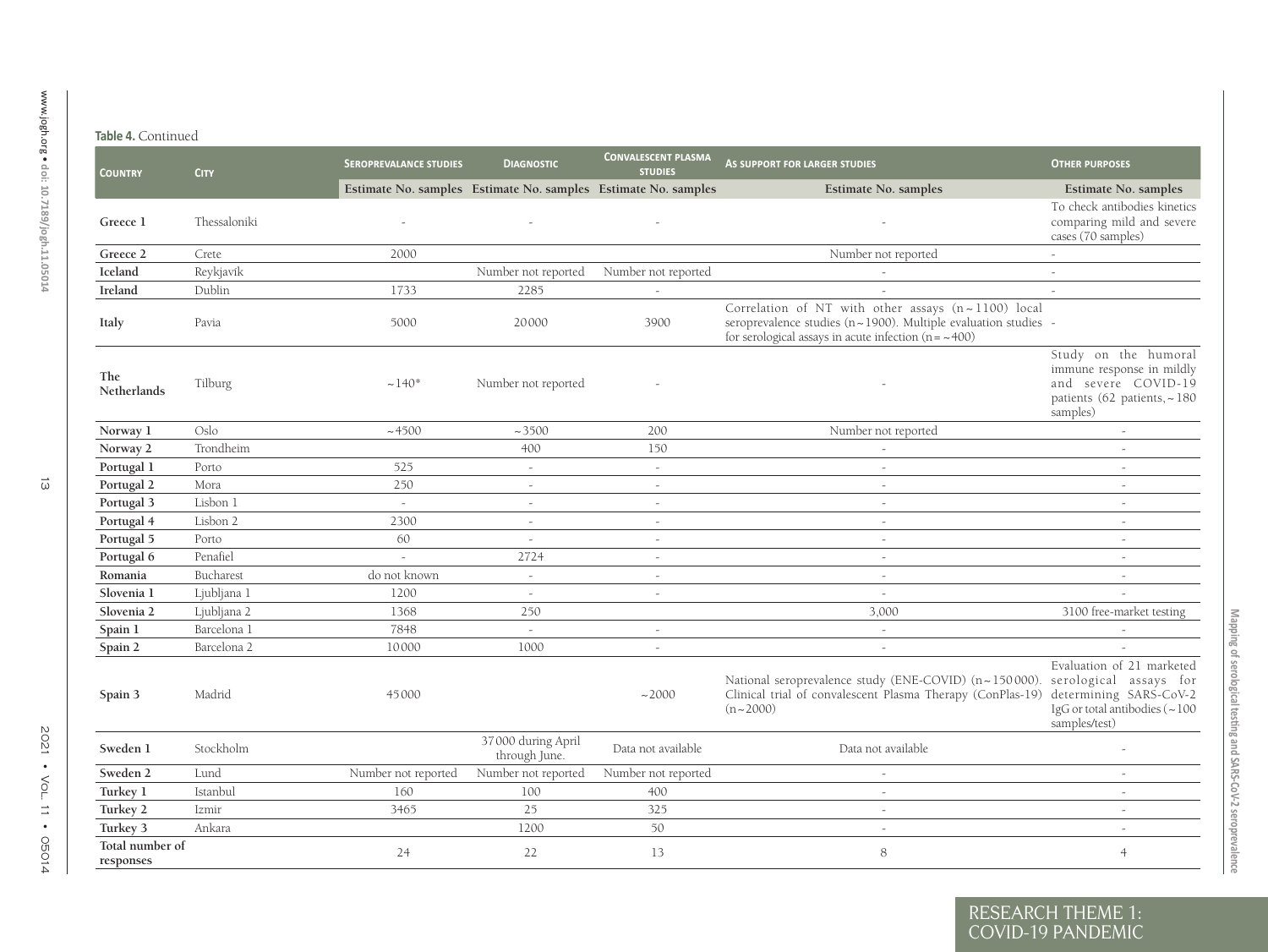<span id="page-13-0"></span>

|                           |                                                       |                                              |                |                |                                                              | DATA COLLECTED DURING SEROPREVALENCE STUDIES |                              |                      |        |                                 |                                                                                               |
|---------------------------|-------------------------------------------------------|----------------------------------------------|----------------|----------------|--------------------------------------------------------------|----------------------------------------------|------------------------------|----------------------|--------|---------------------------------|-----------------------------------------------------------------------------------------------|
| <b>COUNTRY</b>            | <b>LABORATORY</b>                                     |                                              |                |                |                                                              |                                              | <b>PATIENT INFORMATION</b>   |                      |        |                                 |                                                                                               |
|                           | <b>PERFORMING</b><br>SEROPREVALENCE<br><b>STUDIES</b> | Whether laboratory<br>confirmed<br>diagnosis | Whether        | Whether        | Which<br>symptomatic hospitalised outcome after<br>infection | Presence of<br>underlying<br>disease         | Date of<br>symptoms<br>onset | Date of<br>diagnosis | Age    | Date of<br>sample<br>collection | Other data/comments                                                                           |
| Austria                   | Yes                                                   | Yes                                          | Yes            | Yes            | Yes                                                          | Yes                                          | Yes                          | Yes                  | Yes    | Yes                             |                                                                                               |
| Belgium                   | No                                                    | Yes                                          | Yes            | Yes            | Yes                                                          | Yes                                          | No                           | Yes                  | Yes    | Yes                             | $\sim$                                                                                        |
| Bosnia and<br>Herzegovina | No                                                    | $\sim$                                       | $\overline{a}$ | $\sim$         |                                                              |                                              | $\sim$                       | $\sim$               | $\sim$ | $\sim$                          |                                                                                               |
| Bulgaria                  | Yes                                                   | Yes                                          | Yes            | Yes            | Yes                                                          | Yes                                          | Yes                          | Yes                  | Yes    | Yes                             |                                                                                               |
| Croatia                   | Yes                                                   | Yes                                          | Yes            | Yes            | No                                                           | Yes                                          | Yes                          |                      | No     | Yes                             | $\sim$                                                                                        |
| Czech Republic            | Yes                                                   | Yes                                          | Yes            | Yes            | Yes                                                          | Yes                                          | Yes                          | Yes                  | Yes    | Yes                             |                                                                                               |
| Denmark 1                 | No                                                    | $\omega$                                     | $\omega$       | $\sim$         | $\mathbb{R}^2$                                               | $\sim$                                       | $\sim$                       | $\mathbb{R}^2$       | $\sim$ | $\sim$                          |                                                                                               |
| Denmark 2                 | Yes                                                   | Yes                                          | Yes            | Yes            | Yes                                                          | Yes                                          | Yes                          | Yes                  | Yes    | Yes                             | Data on 2 HCW studies, but<br>information not available for<br>general population based study |
| Germany 1                 | $\omega$                                              | Yes                                          | $\sim$         | $\sim$         | $\sim$                                                       | $\sim$                                       | $\overline{\phantom{a}}$     | Yes                  | Yes    | Yes                             |                                                                                               |
| Germany 2                 | Yes                                                   | Yes                                          | Yes            | $\overline{a}$ |                                                              | Yes                                          | $\overline{a}$               |                      | Yes    | $\sim$                          |                                                                                               |
| Germany 3                 | Yes                                                   | $\omega$                                     | $\sim$         | $\sim$         | $\sim$                                                       | $\sim$                                       | $\omega$                     | $\sim$               | $\sim$ | $\sim$                          | $\sim$                                                                                        |
| Greece 1                  | No                                                    | Yes                                          | Yes            | Yes            | Yes                                                          | Yes                                          | Yes                          | Yes                  | Yes    | Yes                             | $\sim$                                                                                        |
| Greece 2                  | Yes                                                   | Yes                                          | Yes            | Yes            |                                                              | Yes                                          | Yes                          |                      | Yes    | Yes                             | $\sim$                                                                                        |
| Iceland                   | No                                                    | $\sim$                                       | $\sim$         | $\sim$         | $\sim$                                                       | $\sim$                                       | $\sim$                       | $\sim$               | $\sim$ | $\sim$                          | $\sim$                                                                                        |
| Ireland                   | Yes                                                   | Yes                                          | Yes            | Yes            |                                                              |                                              | Yes                          | Yes                  | Yes    | Yes                             | $\sim$                                                                                        |
| Italy                     | Yes                                                   | Yes                                          | Yes            | Yes            | Yes                                                          | Yes                                          | Yes                          | Yes                  | Yes    | Yes                             | $\sim$                                                                                        |
| The Netherlands           | Yes                                                   | Yes                                          | Yes            | Yes            | Yes                                                          | Yes                                          | Yes                          | Yes                  | Yes    | Yes                             |                                                                                               |
| Norway 1                  | Yes                                                   | $\sim$                                       | Yes            | $\rm No$       | No                                                           | No                                           | Yes                          | Yes                  | Yes    | Yes                             | $\sim$                                                                                        |
| Norway 2                  | $\sim$                                                | $\sim$                                       | $\sim$         | $\sim$         | $\sim$                                                       | $\sim$                                       | $\sim$                       | $\sim$               | $\sim$ | $\sim$                          |                                                                                               |
| Portugal 1                | Yes                                                   | No                                           | No             | No             | No                                                           | No                                           | No                           | Yes                  | Yes    | Yes                             | Only blood donors                                                                             |
| Portugal 2                | No                                                    | Yes                                          | $\sim$         | Yes            | $\sim$                                                       | $\sim$                                       | Yes                          | Yes                  | Yes    | Yes                             | Study on residence                                                                            |
| Portugal 3                | No                                                    | $\omega$                                     | $\sim$         | $\mathcal{L}$  | $\sim$                                                       | $\sim$                                       | $\mathcal{L}$                | Yes                  | Yes    | Yes                             |                                                                                               |
| Portugal 4                | Yes                                                   | Yes                                          | Yes            | No             | $\sim$                                                       | Yes                                          | Yes                          | Yes                  | Yes    | Yes                             | $\sim$                                                                                        |
| Portugal 5                | Yes                                                   | Yes                                          | Yes            | Yes            | Yes; No                                                      | No                                           | Yes                          | Yes                  | Yes    | Yes                             |                                                                                               |
| Portugal 6                | Yes                                                   | Yes                                          | Yes            | Yes            | Yes                                                          | Yes                                          | Yes                          | Yes                  | Yes    | Yes                             | Elderly of nursery homes/residences<br>also studied                                           |
| Romania                   | Yes                                                   | Yes                                          | Yes            | Yes            | Yes                                                          | Yes                                          | Yes                          | Yes                  | Yes    | Yes                             |                                                                                               |
| Slovenia 1                | Yes                                                   | Yes                                          | Yes            | $\overline{a}$ |                                                              | Yes                                          | Yes                          | Yes                  | Yes    | Yes                             | HCW (including nurses and<br>doctors from 2 regional hospitals)                               |
| Slovenia 2                | Yes                                                   | Yes                                          | Yes            | Yes            | $\sim$                                                       | $\overline{\phantom{a}}$                     | Yes                          | Yes                  | Yes    | Yes                             |                                                                                               |
| Spain 1                   | Yes                                                   | Yes                                          | Yes            | Yes            | Yes                                                          | $\bar{\phantom{a}}$                          | Yes                          | Yes                  | Yes    | Yes                             | $\sim$                                                                                        |
| Spain 2                   | Yes                                                   | Yes                                          | Yes            |                | $\sim$                                                       | $\overline{a}$                               | Yes                          | Yes                  | Yes    | Yes                             | $\sim$                                                                                        |
| Spain 3                   | Yes                                                   | Yes                                          | Yes            | Yes            | Yes                                                          | $\sim$                                       | Yes                          | Yes                  | Yes    | Yes                             | $\sim$                                                                                        |
| Sweden 1                  | No                                                    | $\sim$                                       | $\sim$         | $\sim$         | $\sim$                                                       | $\sim$                                       | $\sim$                       | $\sim$               | $\sim$ | $\sim$                          |                                                                                               |
| Sweden 2                  | Yes                                                   | Yes                                          | No             | $\rm No$       | No                                                           | No                                           | Yes                          | Yes                  | Yes    | Yes                             | $\overline{a}$                                                                                |
| Turkey 1                  | Yes                                                   | Yes                                          | $\omega$       | Yes            | $\omega$                                                     | $\sim$                                       | $\sim$                       | Yes                  | Yes    | Yes                             |                                                                                               |
| Turkey 2                  | Yes                                                   | $\sim$                                       | $\sim$         | $\omega$       |                                                              | $\overline{\phantom{a}}$                     | $\sim$                       | $\sim$               | $\sim$ | $\sim$                          | No details available at the laboratory                                                        |
| Turkey 3                  | No                                                    | $\sim$                                       | $\sim$         | $\sim$         | $\sim$                                                       | $\sim$                                       | $\sim$                       | $\sim$               | $\sim$ | $\sim$                          |                                                                                               |
|                           | 25                                                    | 26                                           | 22             | 21             | 14                                                           | 14                                           | 23                           | 26                   | 28     |                                 | $\overline{2}$                                                                                |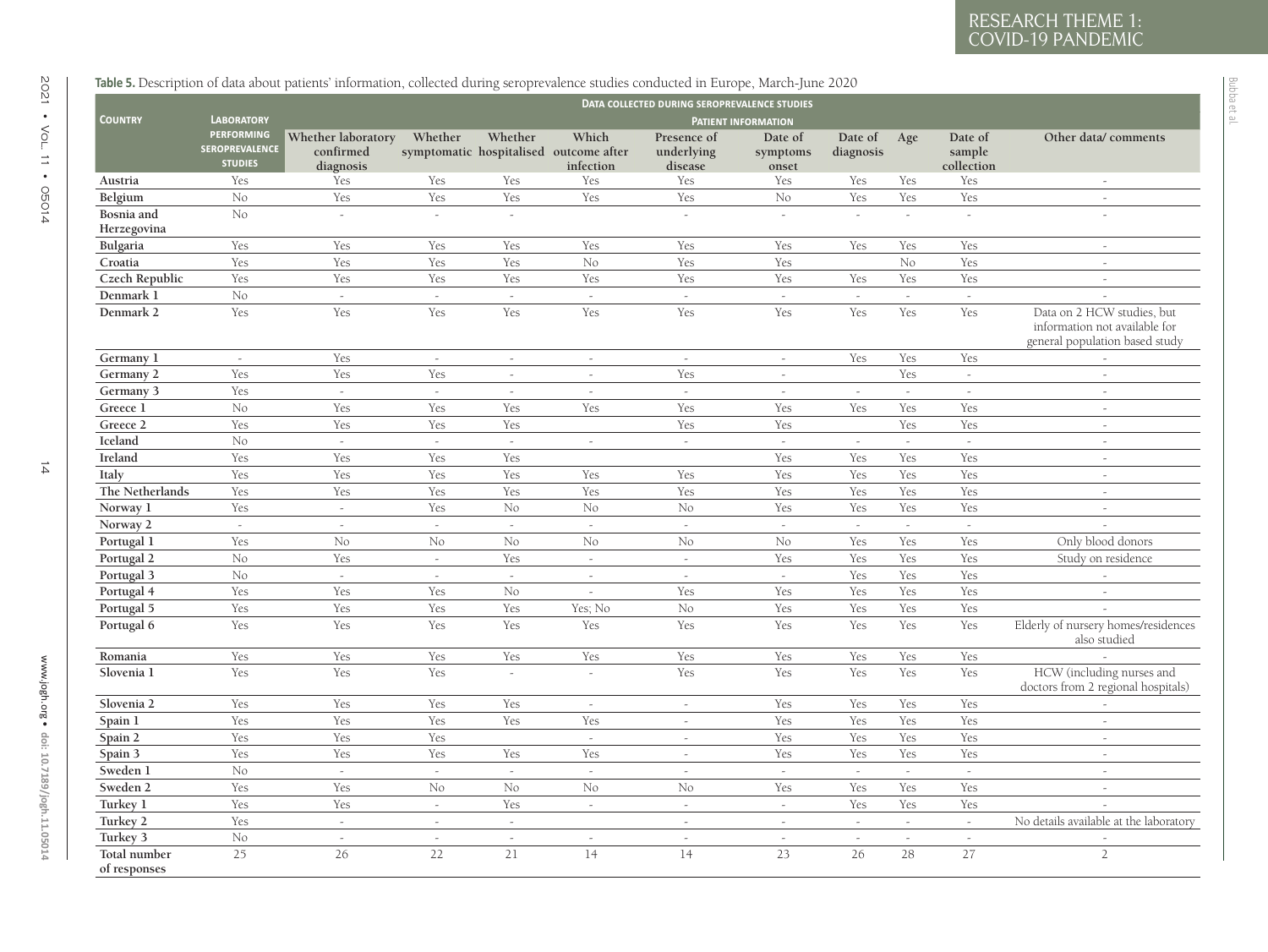<span id="page-14-0"></span>

|                              |                               | DATA COLLECTED DURING SEROPREVALENCE STUDIES      |                          |                  |                                                      |                           |                                  |                                                                                                                                                                                                        |
|------------------------------|-------------------------------|---------------------------------------------------|--------------------------|------------------|------------------------------------------------------|---------------------------|----------------------------------|--------------------------------------------------------------------------------------------------------------------------------------------------------------------------------------------------------|
|                              | <b>OUTCOME DATA COLLECTED</b> |                                                   |                          |                  |                                                      |                           |                                  |                                                                                                                                                                                                        |
| <b>COUNTRY</b>               | <b>FULLY RECOVERED</b>        | <b>RECOVERED BUT STILL RNA</b><br><b>POSITIVE</b> | <b>DEATH</b>             | <b>LONG TERM</b> | <b>LONG TERM</b><br><b>RESP ISSUES CARDIO ISSUES</b> | <b>LONG TERM TIRENESS</b> | <b>LONG TERM</b><br><b>NEURO</b> | <b>OTHER OUTCOME/COMMENTS</b>                                                                                                                                                                          |
| Austria                      | Yes                           | Yes                                               | Yes                      | $\sim$           | $\sim$                                               | $\sim$                    | $\omega$                         | $\omega$                                                                                                                                                                                               |
| Belgium                      | Yes                           | Yes                                               | Yes                      | $\sim$           | $\sim$                                               | $\sim$                    | $\sim$                           | $\sim$                                                                                                                                                                                                 |
| Bosnia and Herzegovina       | $\sim$                        | $\sim$                                            | $\sim$                   | $\sim$           | $\sim$                                               | $\sim$                    | $\sim$                           | $\sim$                                                                                                                                                                                                 |
| Bulgaria                     | $\mathbb{Z}^2$                | Yes                                               | Yes                      | Yes              |                                                      | Yes                       | $\overline{a}$                   | $\overline{a}$                                                                                                                                                                                         |
| Croatia                      | $\sim$                        | $\sim$                                            | $\omega$                 | $\sim$           | $\overline{\phantom{a}}$                             | $\overline{\phantom{a}}$  | $\overline{\phantom{a}}$         | $\overline{\phantom{a}}$                                                                                                                                                                               |
| Czech Republic               | Yes                           | $\sim$                                            | $\sim$                   | $\sim$           | $\sim$                                               | $\sim$                    | $\sim$                           | $\sim$                                                                                                                                                                                                 |
| Denmark 1                    | ÷.                            | $\sim$                                            | $\omega$                 | $\omega$         | $\sim$                                               | $\sim$                    | $\omega$                         | $\sim$                                                                                                                                                                                                 |
| Denmark 2                    | Yes                           | $\sim$                                            | $\sim$                   | $\sim$           | $\sim$                                               | $\sim$                    | $\sim$                           | For the hospital studies only                                                                                                                                                                          |
| Germany 1                    | ÷.                            | $\sim$                                            | $\overline{\phantom{a}}$ | $\sim$           | $\sim$                                               | $\overline{a}$            | $\sim$                           | $\sim$                                                                                                                                                                                                 |
| Germany 2                    | $\sim$                        | $\sim$                                            | $\overline{\phantom{a}}$ | $\sim$           | $\sim$                                               | $\sim$                    | $\sim$                           | $\sim$                                                                                                                                                                                                 |
| Germany 3                    | $\sim$                        | $\sim$                                            | $\sim$                   | $\sim$           | $\sim$                                               | $\sim$                    | $\sim$                           | $\sim$                                                                                                                                                                                                 |
| Greece 1                     | $\overline{\phantom{a}}$      | $\sim$                                            | $\overline{\phantom{a}}$ | $\sim$           | $\overline{\phantom{a}}$                             | $\sim$                    | $\overline{\phantom{a}}$         | $\sim$                                                                                                                                                                                                 |
| Greece 2                     | Yes                           | $\sim$                                            | $\sim$                   | $\sim$           | $\sim$                                               | $\sim$                    | $\sim$                           | $\sim$                                                                                                                                                                                                 |
| Iceland                      | $\sim$                        | $\sim$                                            | $\sim$                   | $\sim$           | $\sim$                                               | $\sim$                    | $\sim$                           | $\sim$                                                                                                                                                                                                 |
| Ireland                      | $\overline{a}$                | $\sim$                                            | $\sim$                   | $\sim$           | $\sim$                                               | $\sim$                    | $\sim$                           | $\sim$                                                                                                                                                                                                 |
| Italy                        | Yes                           | Yes                                               | Yes                      | $\sim$           | $\sim$                                               | $\sim$                    | $\sim$                           | $\sim$                                                                                                                                                                                                 |
| The Netherlands              | Yes                           | Yes                                               | $\sim$                   | $\sim$           | $\overline{\phantom{a}}$                             | $\overline{\phantom{a}}$  | $\overline{\phantom{a}}$         | $\sim$                                                                                                                                                                                                 |
| Norway 1                     | $\sim$                        | $\omega$                                          | $\overline{a}$           | $\sim$           | $\sim$                                               | $\sim$                    | $\sim$                           | $\sim$                                                                                                                                                                                                 |
| Norway 2                     | $\sim$                        | $\sim$                                            | $\overline{a}$           | $\sim$           | $\sim$                                               | $\overline{a}$            | $\sim$                           | $\sim$                                                                                                                                                                                                 |
| Portugal 1                   | $\sim$                        | $\sim$                                            | $\sim$                   | $\sim$           | $\sim$                                               | $\sim$                    | $\sim$                           | $\sim$                                                                                                                                                                                                 |
| Portugal 2                   | $\overline{a}$                | $\sim$                                            | $\sim$                   | $\sim$           | $\overline{\phantom{a}}$                             | $\overline{a}$            | $\sim$                           | $\sim$                                                                                                                                                                                                 |
| Portugal 3                   | $\sim$                        | $\sim$                                            | $\sim$                   | $\sim$           | $\overline{\phantom{a}}$                             | $\sim$                    | $\overline{\phantom{a}}$         | $\sim$                                                                                                                                                                                                 |
| Portugal 4                   | $\overline{\phantom{a}}$      | $\sim$                                            | $\sim$                   | $\sim$           | $\sim$                                               | $\sim$                    | $\sim$                           | $\sim$                                                                                                                                                                                                 |
| Portugal 5                   | Yes                           | $\sim$                                            | $\sim$                   | $\sim$           | $\sim$                                               | $\sim$                    | $\sim$                           | $\sim$                                                                                                                                                                                                 |
| Portugal 6                   | Yes                           | Yes                                               | $\omega$                 | $\sim$           | $\sim$                                               | $\sim$                    | $\sim$                           | $\sim$                                                                                                                                                                                                 |
| Romania                      | Yes                           | $\sim$                                            | Yes                      |                  |                                                      |                           | $\sim$                           | $\sim$                                                                                                                                                                                                 |
| Slovenia 1                   | $\sim$                        | $\sim$                                            | $\sim$                   | $\sim$           | $\overline{\phantom{a}}$                             | $\sim$                    | $\overline{\phantom{a}}$         | $\sim$                                                                                                                                                                                                 |
| Slovenia 2                   | $\omega$                      | $\sim$                                            | $\bar{\phantom{a}}$      | $\sim$           | $\sim$                                               | $\sim$                    | $\sim$                           | $\sim$                                                                                                                                                                                                 |
| Spain 1                      | Yes                           | Yes                                               | $\sim$                   | $\sim$           | $\sim$                                               | $\sim$                    | $\sim$                           | $\sim$                                                                                                                                                                                                 |
| Spain 2                      | $\sim$                        | $\sim$                                            | $\sim$                   | $\sim$           | $\sim$                                               | $\sim$                    | $\overline{\phantom{a}}$         | $\sim$                                                                                                                                                                                                 |
| Spain 3                      | Yes                           | Yes                                               | Yes                      | Yes              | Yes                                                  | Yes                       | Yes                              | ENE-COVID: Data were collected by National Centre<br>for Epidemiology, Institute of Health Carlos III. Con-<br>Plas-19: Data were collected by Hospital Universitario<br>Puerta de Hierro-Majadahonda. |
| Sweden 1                     | $\sim$                        | $\sim$                                            | $\overline{a}$           | $\sim$           | $\sim$                                               | $\overline{a}$            | $\sim$                           |                                                                                                                                                                                                        |
| Sweden 2                     | $\sim$                        | $\sim$                                            | $\omega$                 | $\sim$           | $\overline{\phantom{a}}$                             | $\sim$                    | $\overline{\phantom{a}}$         | Data not collected                                                                                                                                                                                     |
| Turkey 1                     | Yes                           |                                                   | Yes                      |                  | $\sim$                                               | $\sim$                    | $\sim$                           |                                                                                                                                                                                                        |
| Turkey 2                     | $\omega$                      | $\sim$                                            | $\omega$                 | $\sim$           | $\sim$                                               | $\overline{a}$            | $\overline{a}$                   | No details available at the laboratory                                                                                                                                                                 |
| Turkey 3                     | $\sim$                        | $\sim$                                            | $\overline{\phantom{a}}$ | $\sim$           | $\overline{\phantom{a}}$                             | $\sim$                    | $\overline{\phantom{a}}$         |                                                                                                                                                                                                        |
| Total number of responses 12 |                               | 8                                                 | $\mathsf{Q}$             | $\overline{2}$   | $\mathbf{1}$                                         | $\overline{2}$            | $\mathbf{1}$                     | $\overline{2}$                                                                                                                                                                                         |

Mapping of serological testing and SARS-CoV-2 seroprevalence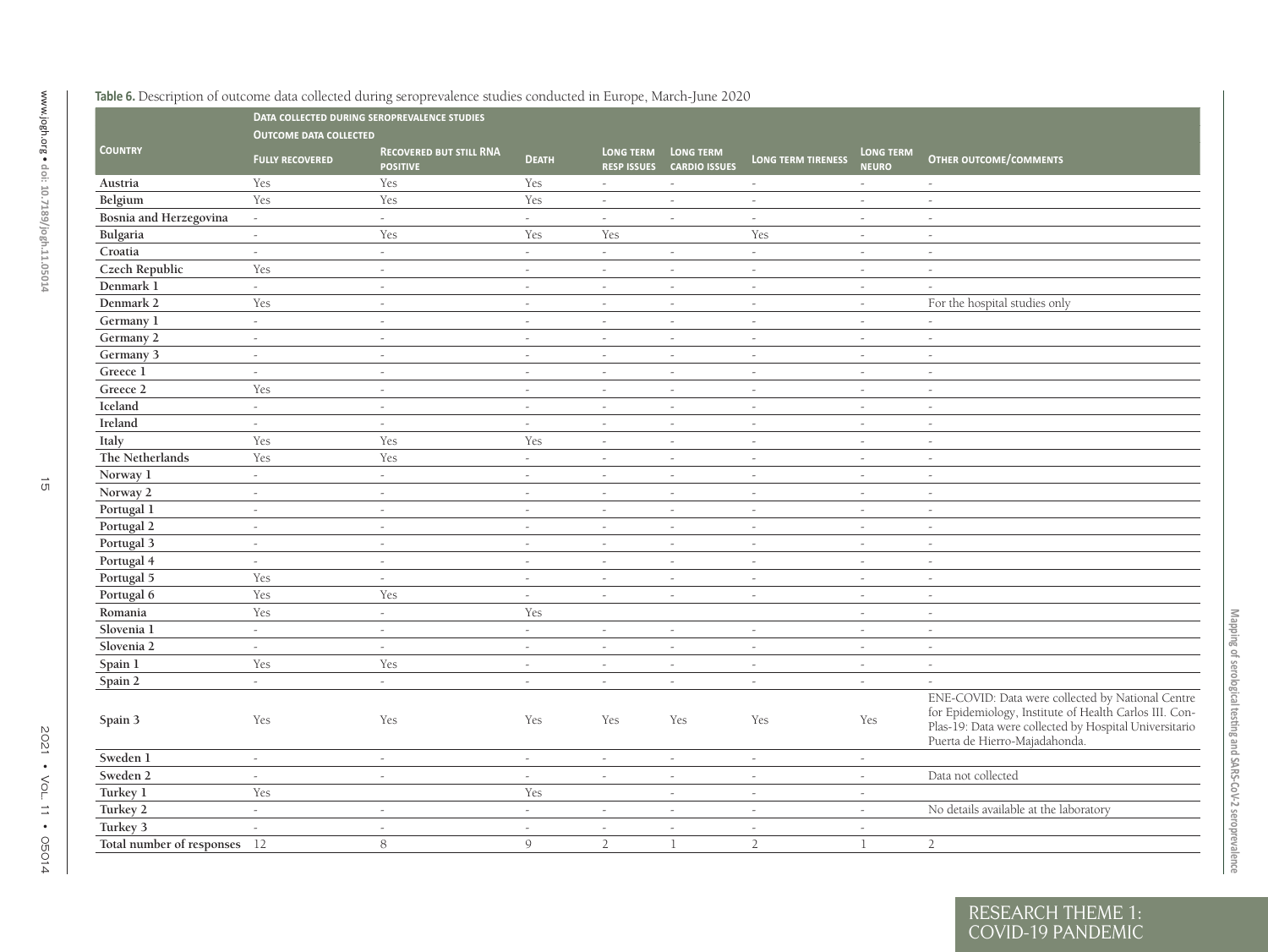<span id="page-15-0"></span>

|                           |        |                |                          | DATA COLLECTED DURING SEROPREVALENCE STUDIES                                                          |                                     |                                                                                                                                                                                                   |
|---------------------------|--------|----------------|--------------------------|-------------------------------------------------------------------------------------------------------|-------------------------------------|---------------------------------------------------------------------------------------------------------------------------------------------------------------------------------------------------|
|                           |        |                |                          |                                                                                                       | <b>HOSPITALISATION DATA COLLECT</b> |                                                                                                                                                                                                   |
| <b>COUNTRY</b>            |        |                |                          | HOSPITALISATION (NON ICU) NOT HOSPITALISED ADMISSION IN ICU LENGTH OF HOSPITALISATION NOT KNOWN OTHER |                                     |                                                                                                                                                                                                   |
| Austria                   | Yes    | Yes            | Yes                      | Yes                                                                                                   | $\sim$                              | $\sim$                                                                                                                                                                                            |
| Belgium                   | Yes    | Yes            | Yes                      | Yes                                                                                                   |                                     | $\sim$                                                                                                                                                                                            |
| Bosnia and Herzegovina    | $\sim$ | $\omega$       | $\omega$                 | $\omega$                                                                                              | $\sim$                              | $\sim$                                                                                                                                                                                            |
| Bulgaria                  | Yes    | Yes            | Yes                      | $\overline{\phantom{a}}$                                                                              | $\sim$                              |                                                                                                                                                                                                   |
| Croatia                   | Yes    | Yes            | $\sim$                   | $\overline{a}$                                                                                        | $\sim$                              | Only data about hospitalization (Y/N)                                                                                                                                                             |
| Czech Republic            | $\sim$ | Yes            | $\sim$                   | $\overline{a}$                                                                                        | $\sim$                              |                                                                                                                                                                                                   |
| Denmark 1                 | $\sim$ | $\sim$         | $\sim$                   | $\sim$                                                                                                | $\sim$                              |                                                                                                                                                                                                   |
| Denmark 2                 | Yes    | Yes            | Yes                      | Yes                                                                                                   | $\sim$                              | For the hospital studies only                                                                                                                                                                     |
| Germany 1                 | $\sim$ | Yes            | $\sim$                   | $\omega$                                                                                              |                                     |                                                                                                                                                                                                   |
| Germany 2                 | Yes    | Yes            | Yes                      | Yes                                                                                                   | $\sim$                              | $\sim$                                                                                                                                                                                            |
| Germany 3                 |        |                |                          | $\overline{\phantom{a}}$                                                                              | $\sim$                              | $\sim$                                                                                                                                                                                            |
| Greece 1                  | Yes    | Yes            | Yes                      | $\sim$                                                                                                | Yes                                 | $\sim$                                                                                                                                                                                            |
| Greece 2                  | Yes    | Yes            | Yes                      | $\overline{a}$                                                                                        | $\omega$                            | $\sim$                                                                                                                                                                                            |
| Iceland                   | $\sim$ | $\sim$         | $\sim$                   | $\sim$                                                                                                | $\sim$                              | $\sim$                                                                                                                                                                                            |
| Ireland                   | $\sim$ | $\sim$         | $\sim$                   | $\sim$                                                                                                | $\sim$                              | $\sim$                                                                                                                                                                                            |
| Italy                     | Yes    | $\overline{a}$ | Yes                      | Yes                                                                                                   |                                     | $\sim$                                                                                                                                                                                            |
| The Netherlands           | Yes    | Yes            | $\sim$                   | $\sim$                                                                                                | $\sim$                              | $\sim$                                                                                                                                                                                            |
| Norway 1                  | $\sim$ | $\sim$         | $\overline{\phantom{a}}$ | $\sim$                                                                                                | $\sim$                              | $\sim$                                                                                                                                                                                            |
| Norway 2                  | $\sim$ | $\sim$         | $\sim$                   | $\sim$                                                                                                | $\sim$                              | $\sim$                                                                                                                                                                                            |
| Portugal 1                | $\sim$ | $\sim$         | $\sim$                   | $\sim$                                                                                                | $\sim$                              | $\sim$                                                                                                                                                                                            |
| Portugal 2                | $\sim$ | $\sim$         | $\sim$                   | $\sim$                                                                                                | $\sim$                              | $\sim$                                                                                                                                                                                            |
| Portugal 3                | Yes    | $\sim$         | Yes                      | $\sim$                                                                                                | $\sim$                              | $\sim$                                                                                                                                                                                            |
| Portugal 4                | $\sim$ | $\sim$         | $\sim$                   | $\overline{a}$                                                                                        | $\sim$                              | $\sim$                                                                                                                                                                                            |
| Portugal 5                | Yes    | Yes            | $\sim$                   | $\bar{\phantom{a}}$                                                                                   | $\sim$                              | $\sim$                                                                                                                                                                                            |
| Portugal 6                | $\sim$ | $\sim$         | $\sim$                   | $\sim$                                                                                                | $\sim$                              | $\sim$                                                                                                                                                                                            |
| Romania                   | Yes    | Yes            | Yes                      | Yes                                                                                                   | $\sim$                              | $\sim$                                                                                                                                                                                            |
| Slovenia 1                | $\sim$ | $\omega$       | $\sim$                   | $\sim$                                                                                                | $\sim$                              | $\sim$                                                                                                                                                                                            |
| Slovenia 2                | Yes    | Yes            | Yes                      | Yes                                                                                                   | $\sim$                              | $\sim$                                                                                                                                                                                            |
| Spain 1                   | $\sim$ | $\sim$         | $\sim$                   | $\sim$                                                                                                | $\sim$                              | $\sim$                                                                                                                                                                                            |
| Spain 2                   | Yes    | Yes            | Yes                      | Yes                                                                                                   | $\sim$                              |                                                                                                                                                                                                   |
| Spain 3                   | Yes    | Yes            | Yes                      | Yes                                                                                                   | Yes                                 | ENE-COVID: Data were collected by National Centre for Epidemiology, Institute<br>of Health Carlos III. ConPlas-19: Data were collected by Hospital Universitario<br>Puerta de Hierro-Majadahonda. |
| Sweden 1                  | $\sim$ | $\sim$         | $\sim$                   | $\overline{\phantom{a}}$                                                                              | $\sim$                              | $\sim$                                                                                                                                                                                            |
| Sweden 2                  | $\sim$ | $\sim$         | $\sim$                   | $\sim$                                                                                                | $\sim$                              | $\sim$                                                                                                                                                                                            |
| Turkey 1                  | Yes    | Yes            | Yes                      | $\overline{a}$                                                                                        | $\sim$                              | $\sim$                                                                                                                                                                                            |
| Turkey 2                  | $\sim$ | Yes            | $\sim$                   | $\sim$                                                                                                | $\sim$                              | $\sim$                                                                                                                                                                                            |
| Turkey 3                  | $\sim$ |                | $\sim$                   | $\sim$                                                                                                | $\sim$                              | $\sim$                                                                                                                                                                                            |
| Total number of responses | 17     | 18             | 14                       | $\mathcal{Q}$                                                                                         | $\overline{2}$                      | 3                                                                                                                                                                                                 |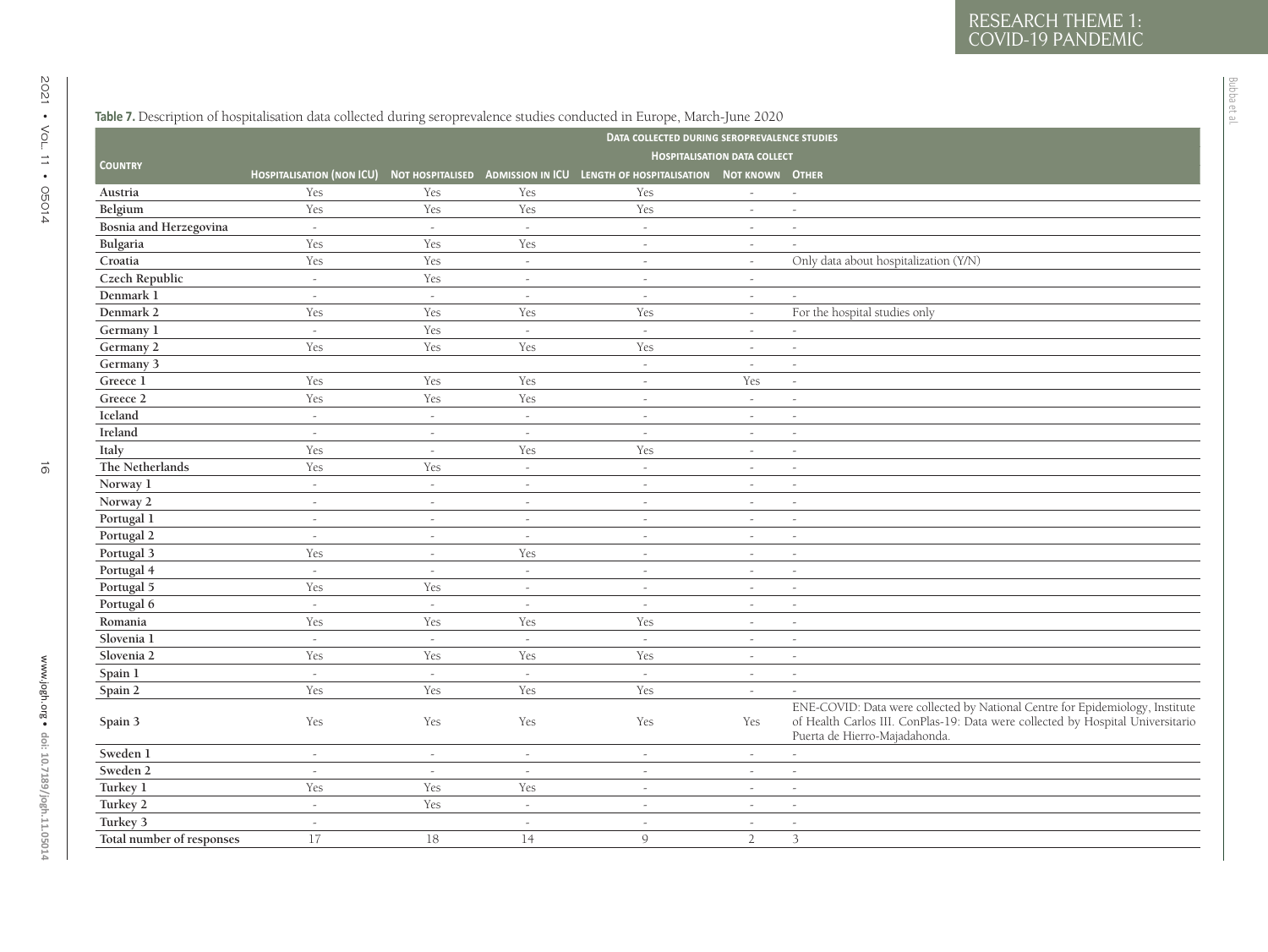|                 |                              |                          |                                         |                                      | <b>RISKS DATA COLLECTED</b>     |                                     |                          |                       |                                                                                                                       |                          |        | AGE-GROUP (YEARS) INCLUDED IN THE STUDY/IES |                          |                             |                          |     |
|-----------------|------------------------------|--------------------------|-----------------------------------------|--------------------------------------|---------------------------------|-------------------------------------|--------------------------|-----------------------|-----------------------------------------------------------------------------------------------------------------------|--------------------------|--------|---------------------------------------------|--------------------------|-----------------------------|--------------------------|-----|
| <b>COUNTRY</b>  | <b>HYPERTENSION DIABETES</b> |                          | <b>CARDIOVASCULAR</b><br><b>DISEASE</b> | <b>CHRONIC</b><br><b>RESPIRATORY</b> | <b>CHRONIC</b><br><b>KIDNEY</b> | <b>IMMUNE</b><br><b>COMPROMISED</b> |                          | <b>CANCER OBESITY</b> | <b>OTHER</b>                                                                                                          | $0 - 4$                  | $5-9$  |                                             |                          | 10-19 20-59 60-74 75-90 >90 |                          |     |
| Austria         | Yes                          | Yes                      | Yes                                     | Yes                                  | Yes                             | Yes                                 | Yes                      | Yes                   | $\sim$                                                                                                                | $\sim$                   | Yes    | Yes                                         | Yes                      | Yes                         | Yes                      | Yes |
| Belgium         | $\omega$                     | $\omega$                 | $\sim$                                  | $\sim$                               | Yes                             | $\sim$                              | $\sim$                   | $\sim$                | <b>HCW</b>                                                                                                            | $\sim$                   | $\sim$ | $\sim$                                      | Yes                      | Yes                         | Yes                      | Yes |
| Bosnia and      |                              |                          |                                         |                                      | $\sim$                          |                                     |                          |                       |                                                                                                                       |                          |        |                                             |                          |                             |                          |     |
| Herzegovina     |                              |                          |                                         |                                      |                                 |                                     |                          |                       |                                                                                                                       |                          |        |                                             |                          |                             |                          |     |
| Bulgaria        | $\sim$                       | $\sim$                   | $\sim$                                  | $\overline{\phantom{a}}$             | $\sim$                          | Yes                                 | $\overline{\phantom{a}}$ | $\sim$                | Haematological                                                                                                        | $\sim$                   |        |                                             | Yes                      | Yes                         | Yes                      |     |
| Croatia         | $\sim$                       | $\overline{\phantom{a}}$ | $\sim$                                  | $\sim$                               | $\sim$                          | $\sim$                              | $\overline{\phantom{a}}$ |                       | Data not systematically collect                                                                                       | Yes                      | Yes    | Yes                                         | Yes                      | Yes                         | Yes                      |     |
| Czech Republic  | $\sim$                       | $\overline{\phantom{a}}$ | $\sim$                                  | $\sim$                               | $\sim$                          | $\sim$                              | $\sim$                   |                       | No criteria of inclusion                                                                                              | $\omega$                 |        |                                             | Yes                      | Yes                         | Yes                      |     |
| Denmark 1       | $\sim$                       | $\overline{a}$           | $\sim$                                  | $\overline{a}$                       | $\sim$                          | $\sim$                              | $\overline{a}$           | $\sim$                |                                                                                                                       | $\sim$                   |        | $\sim$                                      | $\overline{a}$           | $\sim$                      | $\overline{a}$           |     |
| Denmark 2       | Yes                          | Yes                      | Yes                                     | Yes                                  | Yes                             | Yes                                 | Yes                      | Yes                   | For the hospital studies only                                                                                         | $\sim$                   |        | Yes                                         | Yes                      | Yes                         | Yes                      | Yes |
| Germany 1       | $\sim$                       | $\sim$                   | $\sim$                                  | $\sim$                               | $\sim$                          | $\sim$                              | $\sim$                   | $\sim$                |                                                                                                                       | $\sim$                   |        | Yes                                         | Yes                      | Yes                         | Yes                      |     |
| Germany 2       | $\sim$                       | $\sim$                   |                                         | $\sim$                               | $\sim$                          | $\sim$                              | $\overline{a}$           |                       |                                                                                                                       | $\sim$                   | Yes    | Yes                                         | Yes                      | Yes                         | Yes                      |     |
| Germany 3       | $\sim$                       | $\overline{\phantom{a}}$ | $\sim$                                  | $\sim$                               | $\sim$                          | $\sim$                              | $\overline{\phantom{a}}$ |                       | $\sim$                                                                                                                | $\sim$                   | $\sim$ | Yes                                         | Yes                      | Yes                         | Yes                      |     |
| Greece 1        | $\sim$                       | $\omega$                 | $\sim$                                  | $\sim$                               | $\sim$                          | $\sim$                              | $\bar{a}$                |                       | $\overline{a}$                                                                                                        | $\sim$                   | $\sim$ | $\sim$                                      | Yes                      | Yes                         | Yes                      |     |
| Greece 2        | $\sim$                       | $\sim$                   | $\sim$                                  | $\sim$                               | $\sim$                          | $\sim$                              | $\sim$                   |                       | $\sim$                                                                                                                | $\sim$                   | $\sim$ | $\sim$                                      | Yes                      | Yes                         | Yes                      |     |
| Iceland         | $\sim$                       | $\overline{\phantom{a}}$ | $\sim$                                  | $\sim$                               | $\sim$                          | $\sim$                              | $\sim$                   |                       | $\overline{a}$                                                                                                        | $\overline{\phantom{a}}$ |        | $\sim$                                      | $\sim$                   | $\sim$                      | $\sim$                   |     |
| Ireland         | $\sim$                       | $\sim$                   | $\sim$                                  | $\sim$                               | $\sim$                          | $\sim$                              | $\overline{a}$           | $\sim$                | $\sim$                                                                                                                | $\sim$                   | $\sim$ | $\sim$                                      | $\overline{\phantom{a}}$ | $\sim$                      | $\sim$                   |     |
| Italy           | $\sim$                       | $\sim$                   | $\sim$                                  | $\sim$                               | $\sim$                          | $\sim$                              | $\sim$                   | $\sim$                |                                                                                                                       | $\sim$                   | $\sim$ | $\sim$                                      | Yes                      | Yes                         | Yes                      |     |
| The Netherlands | $\sim$                       | $\sim$                   | Yes                                     | Yes                                  | $\sim$                          | Yes                                 | Yes                      | Yes                   | Questionnaire about risk factors                                                                                      | $\overline{\phantom{a}}$ | $\sim$ | $\ddot{\phantom{a}}$                        | Yes                      | Yes                         | $\sim$                   |     |
| Norway 1        | $\sim$                       | $\sim$                   | $\sim$                                  | $\sim$                               | $\sim$                          | $\sim$                              | $\sim$                   | $\sim$                |                                                                                                                       | $\sim$                   | Yes    | Yes                                         | Yes                      | Yes                         | Yes                      |     |
| Norway 2        | $\sim$                       | $\sim$                   | $\sim$                                  | $\sim$                               | $\sim$                          | $\overline{\phantom{a}}$            | $\sim$                   | $\sim$                | $\sim$                                                                                                                | $\sim$                   |        |                                             | $\overline{\phantom{a}}$ |                             | $\overline{\phantom{a}}$ |     |
| Portugal 1      | $\sim$                       | $\sim$                   | $\sim$                                  | $\sim$                               | $\sim$                          | $\overline{\phantom{a}}$            | $\bar{a}$                | $\sim$                | $\sim$                                                                                                                | $\sim$                   |        | Yes                                         | Yes                      | Yes                         | $\sim$                   |     |
| Portugal 2      | $\sim$                       | $\sim$                   | $\sim$                                  | $\sim$                               | $\sim$                          | $\sim$                              | $\overline{\phantom{a}}$ | $\sim$                | $\sim$                                                                                                                | $\overline{a}$           |        |                                             | $\sim$                   |                             | $\overline{a}$           |     |
| Portugal 3      | $\sim$                       | $\overline{\phantom{a}}$ | $\sim$                                  | $\sim$                               | $\sim$                          | $\sim$                              | $\sim$                   |                       | $\overline{a}$                                                                                                        | Yes                      | Yes    | Yes                                         | $\sim$                   | $\sim$                      |                          |     |
| Portugal 4      | Yes                          | Yes                      | Yes                                     | Yes                                  | Yes                             | Yes                                 | Yes                      | Yes                   |                                                                                                                       | Yes                      | Yes    | Yes                                         | Yes                      | Yes                         | Yes                      | Yes |
| Portugal 5      |                              |                          |                                         |                                      |                                 |                                     |                          |                       | HCW with previously positive<br>real time PCR were included                                                           |                          |        |                                             | Yes                      | Yes                         |                          |     |
| Portugal 6      | Yes                          | Yes                      | Yes                                     | Yes                                  | Yes                             |                                     | Yes                      |                       | Questionnaires about risk<br>factors were performed. Elderly<br>from nursery homes/residences<br>were also considered | Yes                      | Yes    | Yes                                         | Yes                      | Yes                         | Yes                      | Yes |
| Romania         | Yes                          | Yes                      | Yes                                     | Yes                                  | Yes                             | Yes                                 | Yes                      | Yes                   |                                                                                                                       | $\sim$                   | $\sim$ | $\sim$                                      | Yes                      | Yes                         | $\bar{\phantom{a}}$      |     |
| Slovenia 1      | Yes                          | Yes                      | Yes                                     | Yes                                  | Yes                             | Yes                                 | Yes                      | $\sim$                | <b>HCW</b>                                                                                                            | $\sim$                   | $\sim$ | $\sim$                                      | Yes                      | Yes                         | $\overline{\phantom{a}}$ |     |
| Slovenia 2      | $\sim$                       | $\sim$                   | $\sim$                                  | $\sim$                               | $\sim$                          | $\bar{\phantom{a}}$                 | $\sim$                   | $\sim$                | $\sim$                                                                                                                | Yes                      | Yes    | Yes                                         | Yes                      | Yes                         | Yes                      | Yes |
| Spain 1         | $\sim$                       | $\sim$                   | $\sim$                                  | $\sim$                               | $\sim$                          | $\overline{\phantom{a}}$            | $\overline{\phantom{a}}$ | $\sim$                | $\sim$                                                                                                                | $\sim$                   |        | $\sim$                                      | Yes                      | $\sim$                      | $\overline{\phantom{a}}$ |     |

<span id="page-16-0"></span> $\overline{C}$  OVID-19 PA RESEARCH THEME 1: COVID-19 PANDEMIC **Mapping of serological testing and SARS-CoV-2 seroprevalence**

Mapping of serological testing and SARS-CoV-2 seroprevalence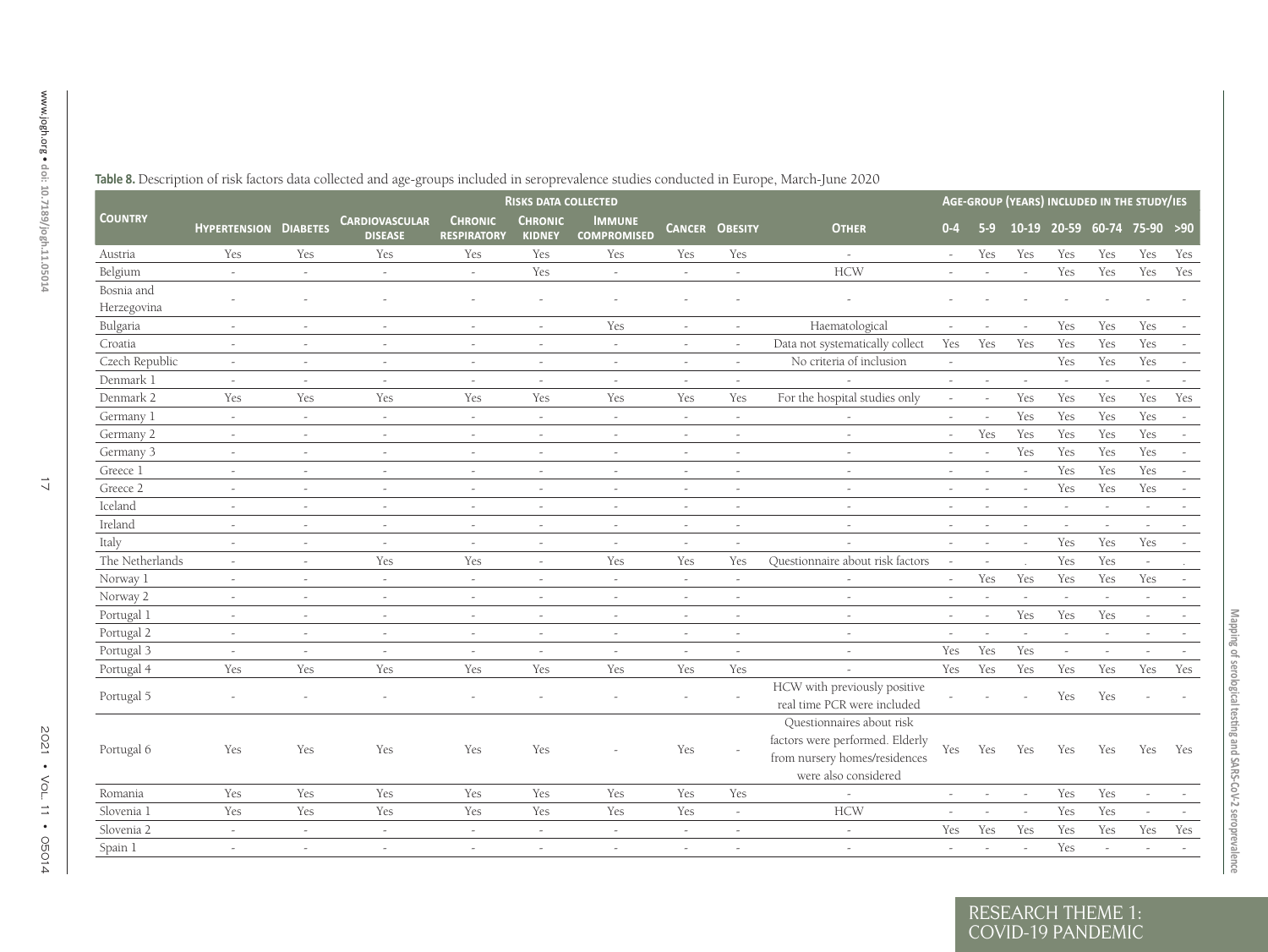| Table 8. Continued           |     |     |                                                                |                    |                          |                                     |                |     |                                                                                                                                                                                                              |                |              |                |              |                                             |                |              |
|------------------------------|-----|-----|----------------------------------------------------------------|--------------------|--------------------------|-------------------------------------|----------------|-----|--------------------------------------------------------------------------------------------------------------------------------------------------------------------------------------------------------------|----------------|--------------|----------------|--------------|---------------------------------------------|----------------|--------------|
|                              |     |     |                                                                |                    | RISKS DATA COLLECTED     |                                     |                |     |                                                                                                                                                                                                              |                |              |                |              | AGE-GROUP (YEARS) INCLUDED IN THE STUDY/IES |                |              |
| COUNTRY                      |     |     | HYPERTENSION DIABETES CARDIOVASCULAR CHRONIC<br><b>DISEASE</b> | <b>RESPIRATORY</b> | <b>CHRONIC</b><br>KIDNEY | <b>COMPROMISED</b><br><b>IMMUNE</b> | CANCER OBESITY |     | <b>OTHER</b>                                                                                                                                                                                                 | $\overline{6}$ |              |                |              | 5-9 10-19 20-59 60-74 75-90 >90             |                |              |
| Spain 2                      | ł   | f,  | f,                                                             |                    | ï                        | ı                                   | $\mathbf{I}$   | ł   | $\overline{1}$                                                                                                                                                                                               | Yes            | Yes          | Yes            | Yes          | Yes                                         | Yes            | Yes          |
| Spain 3                      | Yes | Yes | Yes                                                            | Yes                | Yes                      | Yes                                 | Yes            | Yes | Health Carlos III. ConPlas-19:<br>Universitario Puerta de Hierro-<br>for Epidemiology, Institute of<br>Data are collected by Hospital<br>collected by National Centre<br>ENE-COVID: Data are<br>Majadahonda. | Yes            | Yes          | Yes            | Yes          | Yes                                         | Yes            | Yes          |
| Sweden 1                     | I   | I   | ĭ,                                                             |                    |                          | Ï                                   | ï              |     | $\mathbf{I}$                                                                                                                                                                                                 |                | ï            | ï              | ı            | ı                                           | ı              | ï            |
| Sweden 2                     | ï   | ı   | ı                                                              |                    | ı                        | ı                                   | ı              | ı   | Data not systematically collect                                                                                                                                                                              | Yes            | Yes          | Yes            | Yes          | Yes                                         | Yes            | Yes          |
| Turkey 1                     |     |     |                                                                |                    |                          |                                     |                | ï   | $\overline{1}$                                                                                                                                                                                               | ï              | ı            | ı              | Yes          | 1                                           | ı              | ı            |
| Turkey 2                     |     |     |                                                                |                    |                          |                                     |                |     | No details available at the<br>laboratory                                                                                                                                                                    |                | ï            | ı              | ı            | 1                                           | 1              | ı            |
| Turkey 3                     | I   | ï   | ï                                                              |                    | I                        | Ï                                   | $\mathbf{I}$   | ï   | $\mathbf{I}$                                                                                                                                                                                                 | Ï              | $\mathbf{I}$ | $\mathbf{I}$   | $\mathbf{I}$ | $\mathbf{I}$                                | $\mathbf{I}$   | $\mathbf{I}$ |
| Total number of<br>responses | ی   | ∘   | 8                                                              | $\infty$           |                          | 8                                   | 8              | ی   | $\overline{10}$                                                                                                                                                                                              | $^{\circ}$     | $\equiv$     | $\frac{14}{1}$ | 26           | $\overline{24}$                             | $\overline{0}$ | $\circ$      |

the contrary, Sweden with over 15000 SARS-CoV-2 infections, choose to recommend social distancing only including limiting the gatherings to maximum 50 people, working from home and restricting access to care-homes, in line with the ECDC guidance [[13\]](#page-20-10). Along with mitigation strategies, most participating (94%, 34/36) reported also the use of quarantine scheme after a suspected contact with a SARS-CoV-2 positive person, a travel within or beyond the Europe, with the majority of responders indicating 14 days as period of observation as recommended by ECDC [\[14](#page-20-11)]. The length of quarantine was also in keeping with suggested SARS-CoV-2 incubation period [[15](#page-20-12)[,16](#page-20-13)]. It is clear from our data that about 80% of regions/countries observed a decrease in the number of reported SARS-CoV-2 cases within the first 60 days of national lockdown.

This pandemic has also demonstrated the fast tempo serological assays are needed, and can be developed, to support investigations into a newly emerged virus, such as SARS-CoV-2 here. To date, 10 months from the first diagnosis in Europe, about 200 commercial assays have been introduced into the European market [[17](#page-20-14)] and the number continues to increase. Although the clinical and research needs for such assays cannot be over-stated, it is important to maintain quality standards in clinical laboratories. For these reasons, we need to consider how the international community can reach out and support the diagnostic laboratories during these challenging times. In our series of laboratories, validation or verification of the assays prior to their introduction into routine work was largely undertaken. However, the number of samples used for the validation was limited in some cases (ie, below 15 in total) and some laboratories did not have access to reference material in order to perform the assay validation. However, their responses indicated understanding of general good laboratory practice. In fact, proper validation prior the use of a new commercial assay should be always performed, but as openly declared from one of participant, during the first pandemic wave laboratories were overwhelmed due to the amount of work requested and hence had to postpone the validation for practical reasons. The guidance on assay validation is limited, but it should also be modified according to specific situation such as pandemic. Furthermore, informal hospital-based laboratory networks should be encouraged as they can be a source of technical and material support during difficult times, like this pandemic.

Although we did not aim to evaluate the results obtained by different serological assays in this study, it is vital to point out that the sensitivity and specificity of available SARS-CoV-2 serological assays varies hugely [\[18\]](#page-20-15). For example, the sensitivity of some most commonly used assays does not reach even 80% [\[19\]](#page-20-16). However, serological assays have different require-

RESEARCH THEME 1: COVID-19 PANDEMIC

RESEARCH THEME 1:<br>COVID-19 PANDEMIC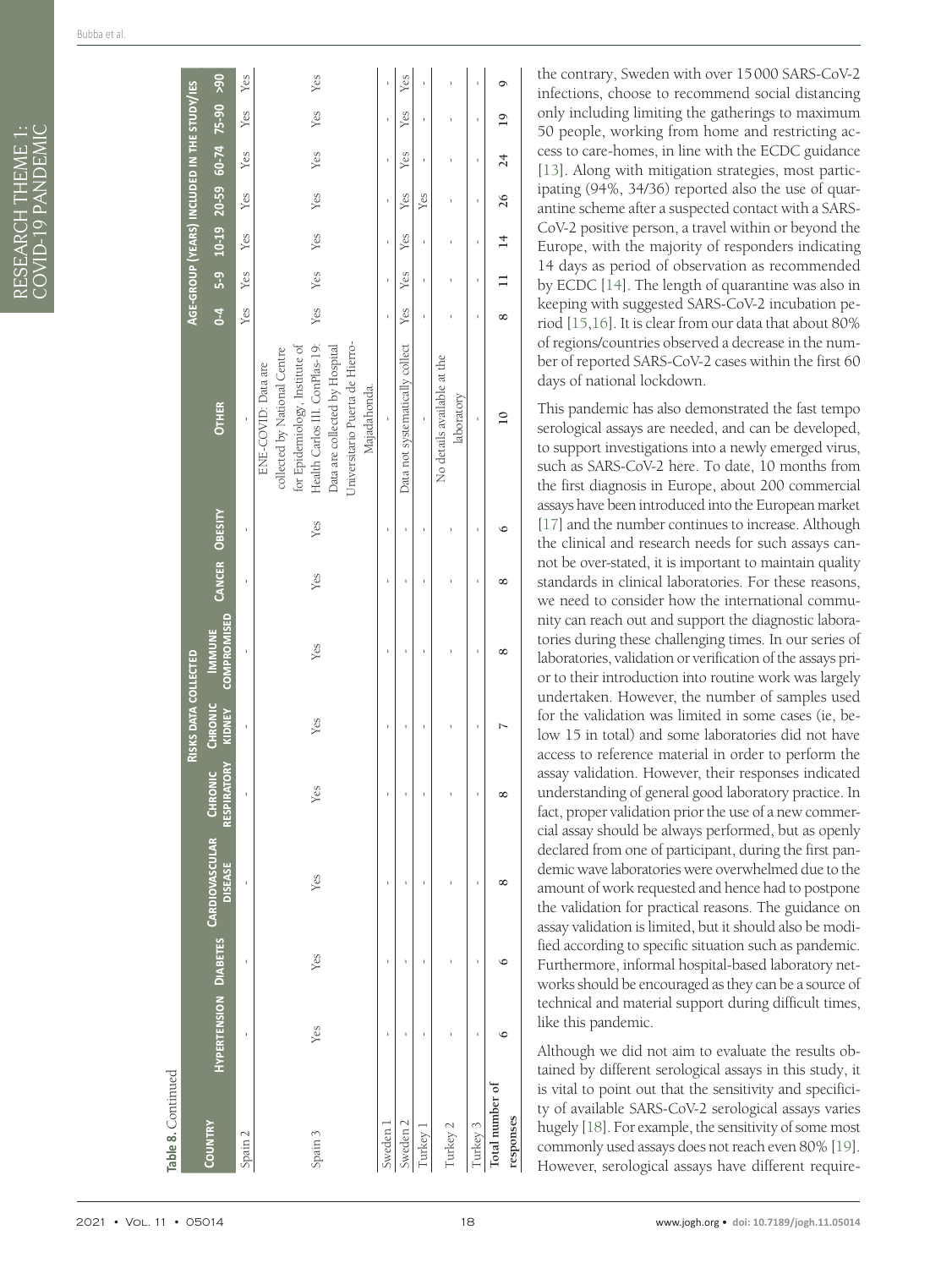ment depending on their purpose. Whereas the ease of use might be the most important criteria if an assay is being used for a large-scale seroprevalence work, sensitivity is a key marker for any assay used diagnostically. Any assay used to screen convalescent plasma donors should be predictive of high neutralising antibody levels. Anticipated SARS-CoV-2 vaccine introduction into routine use will set up further requirements for serological assays used, especially when we need to evaluate separately vaccine-produced and natural immunity. This would mean that laboratories may need to consider setting up at least two serological assays, one focusing on antibodies directed against spike protein and another against nucleocapsid proteins. Based on our data, over half of laboratories participating to our study do not currently have both of these assays available, but by introducing an additional test they could easily support the introduction of vaccine.

More than half of participating laboratories performed one or more seroprevalance studies, mostly focusing on specific population such as health care workers and blood donors. With these studies, information on age, date of sample collection and diagnosis were almost always gathered, whereas the outcome data and information on underlying diseases were less frequently collected. [[20\]](#page-20-17). This could be a limitation in understanding risk factors driving a different immunological response. In fact, despite it is quite clear that the presence of some diseases can increase the risk of severe outcomes [\[18](#page-20-15)], their role in the immune response remain unclear [\[21](#page-20-18)]. Although our current understanding ofimmunological responses to SARS-CoV-2 including the durability of the antibody response and occurrence of seroreversion remains uncertain [[22](#page-20-19)[,23\]](#page-20-20), continuation of seroprevalance studies collecting more information of medical conditions is highly recommended. Such studies will provide better understanding of the pandemic course in the coming months in the absence of a protective vaccine and the necessity to target public health measures to specific populations at highest risk.

Estimation of seroprevalance in general population was reported by five participant laboratories in this study, and similarly seroprevalence among HCW was reported by three participant laboratories only. Although it was clear, that seroprevalence was higher among the HCW than in general population, confirming the previous observations [\[24\]](#page-20-21), it is not possible to draw further conclusions from these data. We collected only limited information about the characteristics of the study population (ie, age, symptoms), details about the serological test used (ie, manufacturer, antigen and antibody subclass) and the dates of study. Although the same limitations applied to the population-based seroprevalance studies reported here, the seroprevalence estimates were in line with the number of SARS-CoV-2 infections reported during the same period from the same region hence reflecting the country-based situation well.

We have described the SARS-CoV-2 serological testing introduced and undertaken across the 36 different European laboratories during the first pandemic wave, when there was the urge to understand the seroprevalance of affected populations, the length of immunity acquired during SARS-CoV-2 infections and its likely protective effects. This understanding is still required and would likely support the public health decision making and drive evidence-based mitigation and infection control strategies.

### **CONCLUSION**

This is the first paper, to our knowledge, gathering the information available in the European region about the use of serological testing during the first pandemic wave. The study documents the high level of hospital-laboratory involvement in serological response across European countries during the first pandemic wave: serology methods were rapidly implemented by many hospital laboratories and served as an important diagnostic supplement while the molecular diagnostic capacity increased during these early months of the first pandemic wave.

Note added in proof: The probability-based seroprevalence study in Slovenia (Table 3, Ljubljana 2) is now published [\[25\]](#page-20-22).

**ESCV & ENPEN study group collaborators: Austria**: Lukas Weseslindtner (Center for Virology, Medical University Vienna, Austria), Elisabeth Spuchhammer-Stöckl (Center for Virology, Medical University Vienna, Austria); **Belgium**: Reynders Marijke (Department of Laboratory Medicine, Medical Microbiology, AZ Sint-Jan Bruges-Ostend AV,Belgium); **Bosnia and Herzegovina**: Amela Dedeic Ljubovic (Department of Clinical microbiology, Clinical Center University of Sarajevo, Sarajevo, Bosnia and Herzegovina); **Bulgaria**: Dora Aleksandrova (Departament of Clinical Virology, National Specialized Hospital for Active Treatment of Haematologic Diseases, Sofia, Bulgaria); **Croatia**: Irena Tabain (Virology Department; Croatian Institue of Public Health, Zagreb, Croatia); Czech Republic, Petra Rainetová (National Institute of Public Health, Czech Rep); Helena Jirincova (National Institute of Public Health, Czech Rep); **Denmark**, Didi Bang (Department of Clinical Microbiology, CopenhagenUniversity Hospital Hvidovre, Denmark); **Germany**: Helmut Fickenscher (Institute for Infection Medicine, University of Kiel and University Medical Center Schleswig-Holstein); Andi Krumbholz (Institute for Infection Medicine, University of Kiel and University Medical Center Schleswig-Holstein); Marcus Panning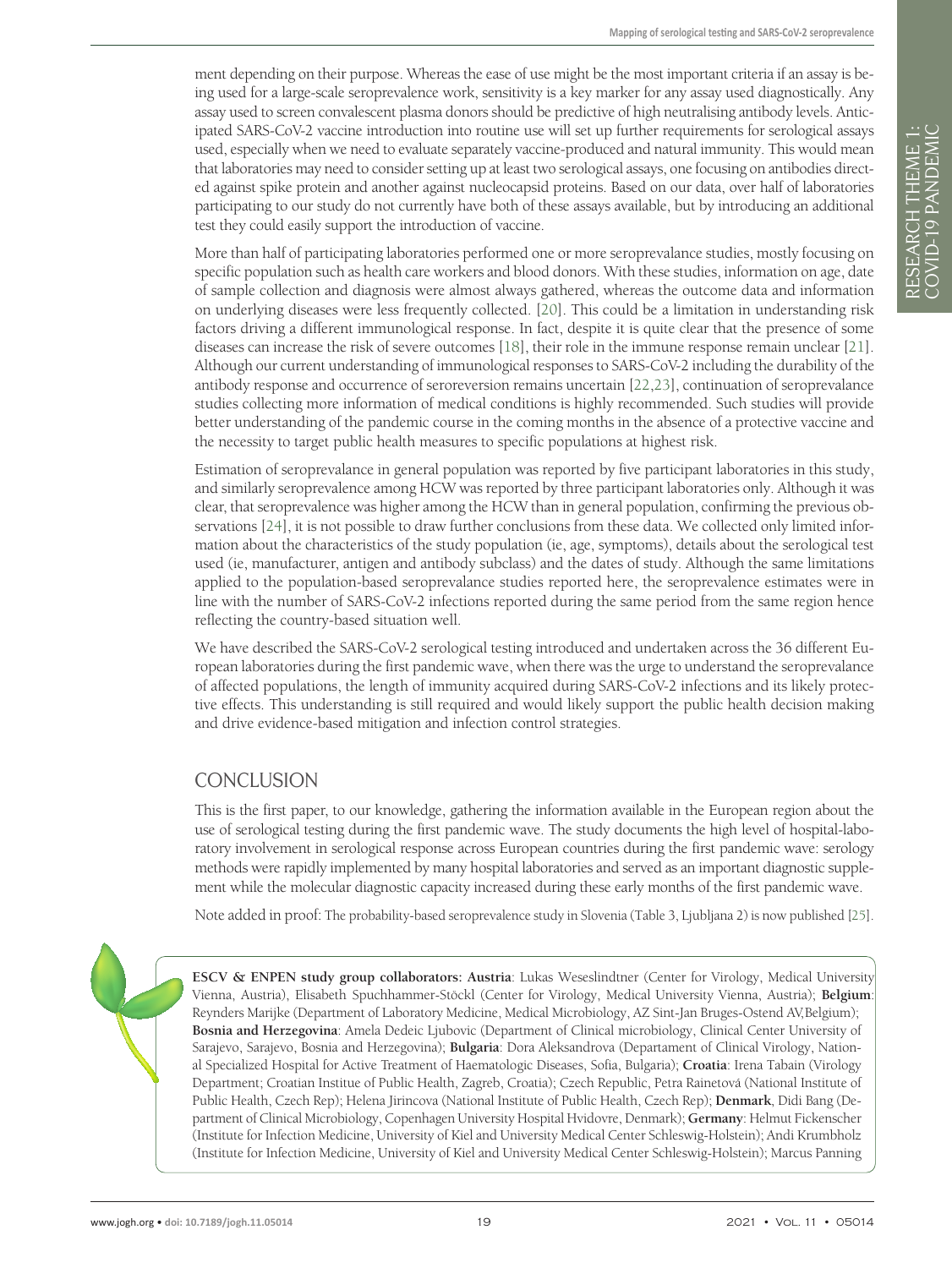(Institute of Virology, Freiburg University Medical Center, Faculty of Medicine, University of Freiburg, Freiburg, Germany); Daniela Huzly (Institute of Virology, Freiburg University Medical Center, Faculty of Medicine, University of Freiburg, Freiburg, Germany); Anna M. Eis-Hübinger (Institute of Virology, University Hospital, University of Bonn, Bonn, Germany), **Greece**: Anna Papa (Department of Microbiology, Medical School, Aristotle University of Thessaloniki, Thessaloniki, Greece); George Sourvinos (Laboratory of Clinical Virology, Medical School, University of Crete, Herakleion, Crete, Greece); Alexandros Zafiropoulos (Laboratory of Clinical Virology, Medical School, University of Crete, Herakleion, Crete, Greece); **Iceland**: Ásgeir Erlendur Ásgeirsson (Department of Clinical Microbiology Landspitali-National University Hospital of Iceland); **Ireland**: Jeff Connell (University College Dublin, National Virus Reference Laboratory, University College Dublin, Belfield, Dublin 4); **Italy**: Elena Percivalle (Molecular Virology Unit, Department of Microbiology and Virology, IRCCS Fondazione Policlinico San Matteo, Pavia, Italy); Irene Cassaniti (Molecular Virology Unit, Department of Microbiology and Virology, IRCCS Fondazione Policlinico San Matteo, Pavia, Italy); **Netherlands**: Couderé Karen (Microvida, Elisabeth-Tweesteden Hospital, Tilburg, The Netherlands); **Norway**, Andreas Lind (Department of Microbiology, Oslo University Hospital, Oslo, Norway); Svein Arne Nordbø (Department of Medical Microbiology, St. Olavs University Hospital, Trondheim, Norway and Department of Clinical; Molecular Medicine, Norwegian University of Science and Technology, Trondheim, Norway); **Portugal**: Maria de São José Nascimento (Faculty of Pharmacy, University of Porto, Porto, Portugal), João Rodrigo Mesquita (Abel Salazar Institute of Biomedical Sciences, University of Porto, Porto, Portugal); Carlos Sinogas (Évora University, Biology Department); Maria Brito (Infectious Pediatric Unit. Department of Pediatrics. Hospital de Dona Estefânia. CHULC. Lisbon. Portugal); Raquel Guiomar (Infectious Diseases Department, National Institute of Health Dr Ricardo Jorge, Lisbon, Portugal); Ana Paula Rodrigues (Epidemiology Department, National Institute of Health Dr Ricardo Jorge, Lisbon, Portugal), Daniela Fonseca e Silva (Instituto Português de Oncologia Francisco Gentil Porto, E.P.E, Porto, Portugal), Ana Abreu (Director of the Laboratory of Clinical Analysis Vale do Sousa), Paulo Dessa (Laboratório de Análises Clínicas Vale do Sousa, Penafiel, Portugal); **Romania**: Corneliu Petru Popescu (Carol Davila University of Medicine and Pharmacy, Bucharest, Romania), Victor Babes (Clinical Hospital of Infectious and Tropical Diseases, Bucharest, Romania); **Slovenia**, Natasa Berginc (National Laboratory for Health, Environment and Food, Laboratory for Public Health Virology, Ljubljana, Slovenia), Katarina Prosenc Trilar (National Laboratory for Health, Environment and Food, Laboratory for Public Health Virology, Ljubljana, Slovenia), Mario Poljak (Institute of Microbiology and Immunology, Faculty of Medicine, University of Ljubljana, Slovenia); **Spain**: Núria Rabella (Virology Unit, Department of Clinical Microbiology, Hospital Universitari de la Santa Creu i Sant Pau. Universitat Autònoma de Barcelona. Barcelona, Spain), Juliana Esperalba (Microbiology Department, Vall d'Hebron Institut de Recer-ca (VHIR), Vall d'Hebron Hospital Universitari, Barcelona, Spain), Mayte Pérez-Olmeda (Serology Laboratory. National Center of Microbiology. Institute of Health Carlos III. Madrid, Spain), Aurora Fernández-García (Serology Laboratory. National Center of Microbiology. Institute of Health Carlos III . Madrid, Spain; Consortium for Biomedical Research in Epidemiology and Public Health (CIBERESP). Institute of Health Carlos III . Madrid, Spain); **Sweden**: Gordana Bog-danovic (Department of Clinical Microbiology, Karolinska University Hospital, Stockholm, Sweden), Sandra Muschiol (Department of Clinical Microbiology, Karolinska University Hospital, Stockholm, Sweden), Claus Bohn Christiansen (Department of Clinical Microbiology, Medical Service, Region Skåne, Lund, Sweden); **Turkey**: Rabia Can Sarınog˘lu (Department of Medical Microbiology, Marmara University Pendik Training and Research Hospital, Istanbul, Turkey), Aysegul Karahasan Yagci (Department of Medical Microbiology, Marmara University Pendik Training and Research Hos-pital, Istanbul, Turkey), Aysin Zeytinoglu (Department of Medical Microbiology, Ege University Medical Faculty, Izmir, Turkey), Mehmet Soylu (Department of Medical Microbiology, Ege University Medical Faculty, Izmir, Turkey), Burcin Sener (Department of Medical Microbiology, Faculty of Medicine, Hacettepe University, Ankara, Turkey), Alpaslan Alp (Department of Medical Microbiology, Faculty of Medicine, Hacettepe University, Ankara, Turkey).

**Acknowledgements:** Approval from an ethics committee and informed consent for virus detection and data publication were not required since data were reported as aggregate and anonymous. All authors and study group authors declared the access to the data and the permission to share their content for the publication. We acknowledge the sup-port of ESCV (European society for Clinical virology) in granting a research fellowship, with no involvement in data analysis, drafting of the manuscript and publication. Laboratories' authors would like to thank and to acknowledge: **Germany:** Kiel: We would like to acknowledge the work of Annabelle Strömer and Ruben Rose. Freiburg: The study was funded by the Federal Ministry of Education and Research (grant No. 01KI1722 to MP). **Greece:** Crete: Funded by the National Public Investment Program of the Ministry of Development and Investment / General Secretariat for Re-search and Technology in the framework of the Flagship Initiative to address SARS-CoV-2 (2020∑E01300001). **Portu-gal:** Porto 1: MSJN and JRM would like to thank Fundação para a Ciência e para a Tecnologia for project "SARS-CoV-2 and blood donation safety in Portugal: a shift to screening? - SARSBLOODsafe" (ref 021\_596187412) under the call RESEARCH 4 COVID-19. Porto 2: CS would like to thank the laboratory staff of Virology Department IPOFGP, Porto, Portugal. Portugal 3: MB would like to thank the laboratory staff of Centro Hospitalar Lisboa Central. Lisbon. Portugal. **Romania:** To laboratory staff of Victor Babes Hospital, Bucharest, Romania. **Spain:** Barcelona: All staff from Clinical Laboratory of Vall d'Hebron Hospital Universitari, Barcelona, Spain. Madrid: 1) ENE-COVID Study Group (work sup-ported by the Spanish Ministry of Health, the Institute of Health Carlos III (Ministry of Science and Innovation), and the National Health System. 2) ConPlas-19 Study Group (work supported by the Institute of Health Carlos III (Minis-try of Science and Innovation).

**Funding:** ESCV granted a research fellow to support data collection and elaboration.